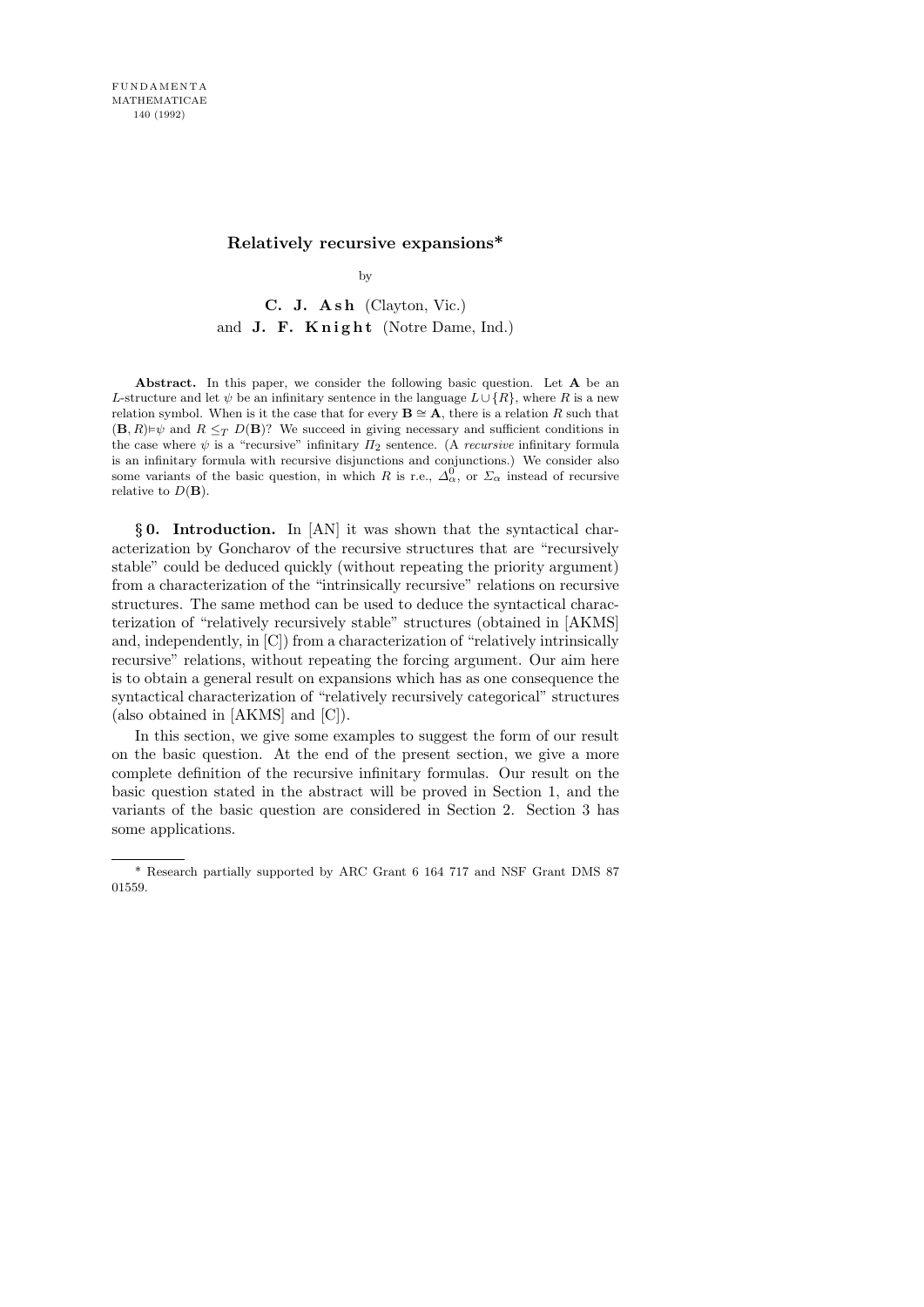All structures here are assumed to have universe  $\omega$ , and all languages are recursive. Formulas are identified with their Gödel numbers. Then for any structure **A**, the open diagram  $D(A)$  has a Turing degree. If  $D(A)$ is recursive, then  $A$  is said to be *recursive*. A structure  $A$  is *relatively* recursively categorical if for each pair B, C of isomorphic copies of A, there exists  $f \leq_T D(\mathbf{B}) \oplus D(\mathbf{C})$  such that  $B \cong_f \mathbf{C}$ . The theorem below gives the syntactical characterization in the special case where  $A$  is a recursive structure. (The more general result is obtained by relativizing.)

THEOREM 0.1 ( $[AKMS]$  and  $[C]$ ). Let **A** be a recursive structure. Then **A** is relatively recursively categorical iff for some finite sequence **c** from  $A$ , there is a recursive sequence of existential formulas  $(\varphi_i(\mathbf{c}, \mathbf{x}_i))_{i \in \omega}$  (all having parameters c, but with different sequences  $\mathbf{x}_i$  of free variables) such that

(i) for each finite sequence  $a$  from  $A$ , there is at least one i such that  $A \vDash \varphi_i(\mathbf{c}, \mathbf{a}),$ 

(ii) if a and b are two sequences such that for some i,  $A \vDash \varphi_i(c, a)$  $\&\varphi_i(\mathbf{c}, \mathbf{b}), \text{ then } (\mathbf{A}, \mathbf{a}) \cong (\mathbf{A}, \mathbf{b}).$ 

There is a restatement of Theorem 0.1 involving "cardinal sums", suggested by [AN]. Let  $B_1$  and  $B_2$  be structures for the same language L. A cardinal sum of  $B_1$  and  $B_2$  is a structure **B** such that

(1) the language of **B** is  $L \cup \{U_1, U_2\}$  (where the  $U_i$  are unary predicate symbols not in  $L$ ),

(2) there exist functions  $f_i$  mapping  $\omega$  one-one onto  $U_i^{\mathbf{B}}$ , where the sets  $U_i^{\mathbf{B}}$  partition the universe,

(3) for each relation symbol P from L,  $P^{\mathbf{B}}$  consists of the tuples  $f_i(\mathbf{b})$ such that  $f_i(\mathbf{b}) \in P^{\mathbf{B}_i}$  (for  $i = 1, 2$ ).

Let L be the language of cardinal sums of  $L_0$ -structures, and let  $\psi$  say of a new relation symbol  $R$  that it is an isomorphism between the first part of the sum and the second. We can take  $\psi$  to be a recursive infinitary  $\Pi_2$ sentence—finitary if  $L_0$  is finite.

The lemma below follows immediately from the definitions.

LEMMA 0.2. An  $L_0$ -structure **C** is relatively recursively categorical iff for every cardinal sum  $\bf{B}$  of  $\bf{C}$  with itself, there is a function  $R$  such that  $R \leq_T D(\mathbf{B})$  and  $(\mathbf{B}, R) \models \psi$ .

Now, Theorem 0.1 can be restated as follows: If C is a recursive structure and  $A$  is a cardinal sum of  $C$  with itself, the following are equivalent:

- (1) for each  $\mathbf{B} \cong \mathbf{A}$ , there exists  $R \leq_T D(\mathbf{B})$  such that  $(\mathbf{B}, R) \models \psi$ ,
- (2) C satisfies the syntactical conditions from Theorem 0.1.

This suggests the following more focused version of the basic question.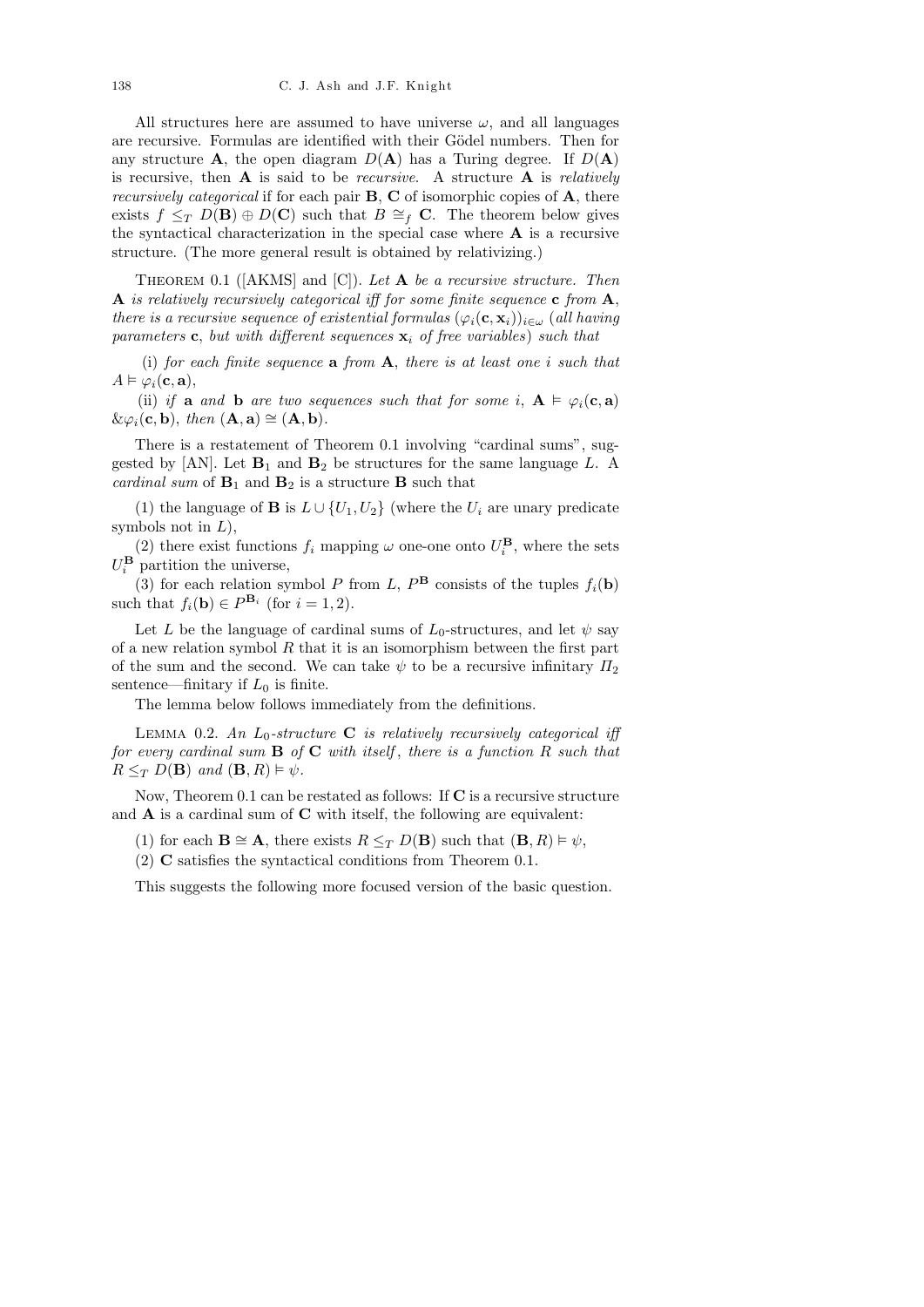QUESTION 1. Let  $L$  be a language and let  $R$  be a new relation symbol, not in L. Let **A** be a recursive L-structure, and let  $\psi$  be a sentence in the language  $L \cup \{R\}$ . What syntactical conditions (like those in Theorem 0.1) guarantee that for every  $\mathbf{B} \cong \mathbf{A}$ , there is a relation R such that  $(\mathbf{B}, R) \models \psi$ and  $R \leq_T D(\mathbf{B})$ ?

Below are two more examples (families of examples, really) involving recursive infinitary  $\Pi_2$  sentences  $\psi$ .

EXAMPLE 1. Let **A** be a recursive L-structure, and let  $\varphi(\mathbf{x}, y)$  be a recursive infinitary  $\Sigma_1$  formula such that  $A \models \forall \mathbf{x} \exists \mathbf{y} \varphi(\mathbf{x}, \mathbf{y})$ . Let R be a new relation symbol, and let  $\psi$  say that R is a Skolem function for  $\varphi$ . It is easy to see that for any  $\mathbf{B} \cong \mathbf{A}$ , there is a relation R such that  $(\mathbf{B}, R) \models \psi$  and  $R \leq_T D(\mathbf{B})$ . The value of the Skolem function R at  $\mathbf{x} = \mathbf{b}$  can be determined by searching, using the diagram, for c and other witnesses showing that  $\mathbf{B} \models \varphi(\mathbf{b}, \mathbf{c})$ . If **A** is an ordering of type  $\eta$  and  $\varphi(x, y)$  is  $x \leq y$ , then there will not be a definable Skolem function.

EXAMPLE 2. Let  $A$  be a recursive structure for a finite relational language. Let  $\psi$  say of a new binary relation symbol R that it is a non-trivial automorphism of A. For some structures, every copy has a non-trivial automorphism that is recursive in the diagram. This is true, for example, of equivalence relations and also of orderings of type  $\eta$ . By contrast, an ordering of type  $\omega^* + \omega$  has non-trivial automorphisms, but there is a recursive ordering of this type for which no non-trivial automorphism is recursive.

We now define the *recursive* infinitary formulas, together with indices for the formulas, in terms of ordinal notations. The definition is the same as in  $[A_1]$  except for the choice of indices. Let L be a recursive language. For each  $a \in O$ , we shall determine sets of indices  $S_a^{\Sigma}$  and  $S_a^{\Pi}$ , and for the ordinal  $\alpha$  with notation a, we shall describe the recursive infinitary  $\Sigma_{\alpha}$  and  $\Pi_{\alpha}$  formulas with indices in these sets. The advantage of the present system of indexing over the system in  $[A_1]$  is that the sets  $S_a^{\Sigma}$  and  $S_a^{\Pi}$  are recursive.

The recursive infinitary  $\Sigma_0$  and  $\Pi_0$  formulas are the finitary open Lformulas. If  $\varphi$  is a finitary open formula with Gödel number g and variables among **x**, then  $(1, g, \mathbf{x})$  is an index of  $\varphi$  in both  $S_1^{\Sigma}$  and  $S_1^{\Pi}$ . (We use 1 in the first component because this is the index for  $0$  in  $O$ .) The set of these indices is  $S_1^{\Sigma} = S_1^{\Pi}$ . If a is a notation for  $\alpha \geq 1$ , let  $S_a^{\Sigma} = \{(a, e, \Sigma, \mathbf{x}) : e \in \omega\}$ and  $S_a^{\Pi} = \{(a, e, \Pi, x) : e \in \omega\}$ . The recursive infinitary  $\Sigma_{\alpha}$  formula with index  $(a, e, \Sigma, \mathbf{x})$  is  $\mathbb{W}_i \exists \mathbf{v}_i \; \beta_i(\mathbf{v}_i, \mathbf{x})$ , where the disjunction is taken over those  $i \in W_e$  such that i is a pair  $(i_0, i_1)$  with first component  $i_0$  a finite sequence of variables  $\mathbf{v}_i$  and second component  $i_1$  an index in  $\bigcup_{b <_Q a} S_b^{\Pi}$  for a formula with free variables among  $\mathbf{v}_i^{\wedge} \mathbf{x}$ . Similarly, the recursive infinitary  $\Pi_{\alpha}$  formula with index  $(a, e, \Pi, \mathbf{x})$  is  $\mathcal{N}_{i} \forall \mathbf{v}_{i} \ \beta_{i}(\mathbf{v}_{i}, \mathbf{x})$ , where the conjunction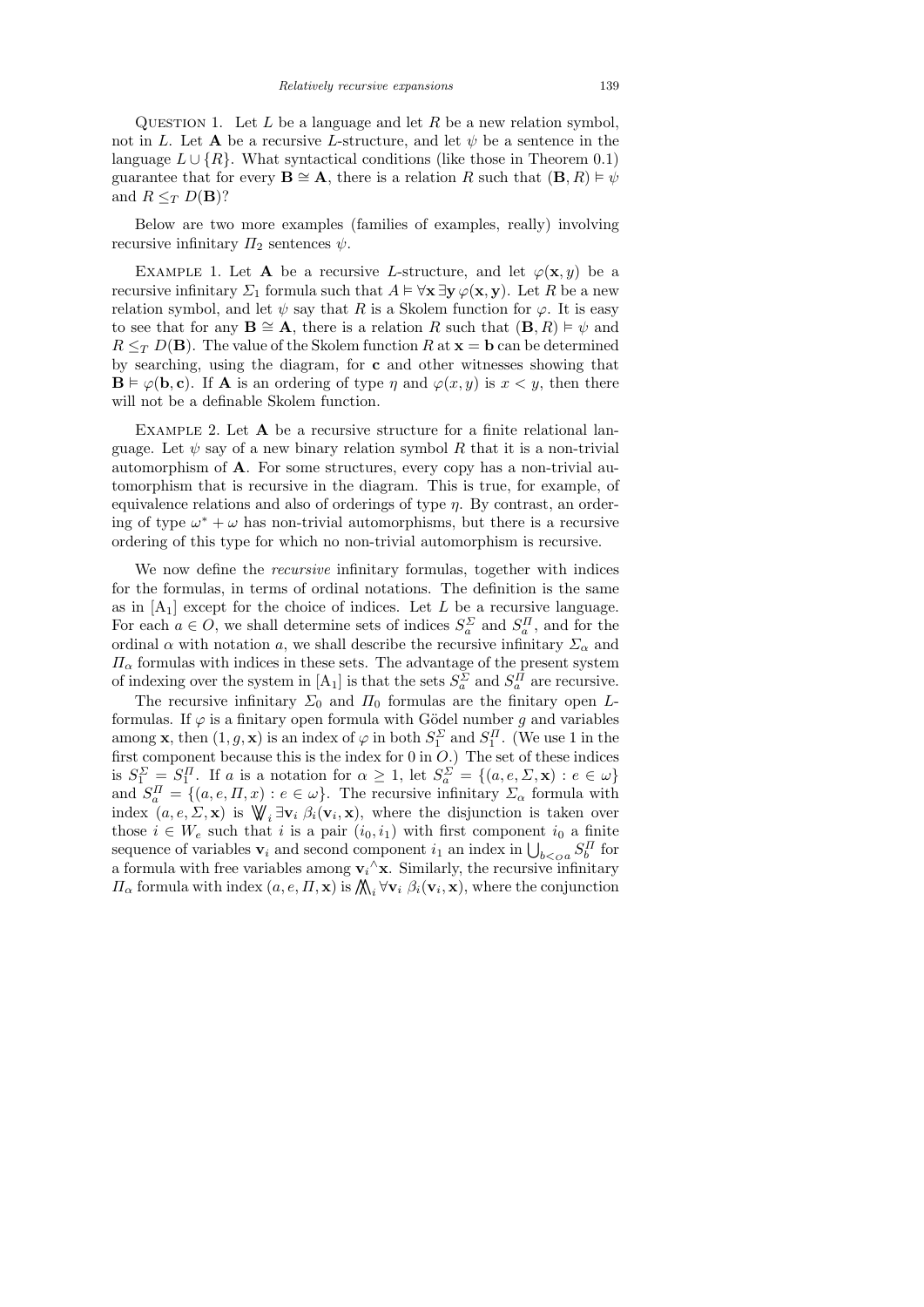is taken over those  $i \in W_e$  such that i is a pair  $(i_0, i_1)$  with first component  $i_0$  a finite sequence of variables  $v_i$  and second component  $i_1$  an index in  $\bigcup_{b \leq a} S_b^{\Sigma}$  for a formula with free variables among  $\mathbf{v}_i^{\wedge} \mathbf{x}$ .

Having indicated how ordinal notation is involved in infinitary recursive formulas and their indices, we shall identify ordinals with their notations, and we shall not distinguish between formulas and their indices.

§ 1. Expansion families. In Theorem 1.1 of this section, we give our result on Question 1. The syntactical condition of the theorem involves the notion of an "expansion family". The relevant definitions are given before the statement of the theorem. The proof of Theorem 1.1 is a forcing argument similar to those in [K], [AKMS], and [C]. At the end of the section, we give two simple corollaries of Theorem 1.1.

Let  $L$  be a fixed language, and let  $R$  be an r-placed relation symbol not in L. Let  $\psi$  be a recursive infinitary  $\Pi_2$  sentence in the language  $L \cup \{R\}$ . An R-formula is a conjunction of finitely many formulas of the form  $R(\mathbf{u})$ or  $\neg R(\mathbf{u})$ , where the variables appearing in a conjunct need not be distinct. When we write  $\rho(x)$  for an R-formula, we assume that **x** is a sequence of distinct variables, including all variables that appear in the formula.

Let **A** be an L structure, and let  $L(A)$  be the extension of the language L obtained by adding the elements of **A** as constants. Let  $A^x$  denote the set of *assignments* of values in  $A$  to the variables in  $x$ . Formally, such an assignment is a function from the set of variables in x into the universe of A, but we identify this function with the obvious sequence a of constants from **A**. An *R*-sentence for **A** is an  $L(A)$ -sentence  $\varrho(a)$  obtained from an R-formula  $\varrho(\mathbf{x})$  and an assignment  $\mathbf{a} \in \mathbf{A}^{\mathbf{x}}$  by replacing all occurrences of variables in  $\rho(\mathbf{x})$  by the corresponding constants from **a**. Note that if  $\sigma$  is an R-sentence for **A**, then  $\sigma \vdash R(\mathbf{a})$  iff  $R(\mathbf{a})$  is a conjunct of  $\sigma$ , and similarly for  $\neg R(\mathbf{a})$ . Hence,  $\sigma$  is consistent iff  $\sigma$  has no pair of explicitly contradictory conjuncts  $R(\mathbf{a})$  and  $\neg R(\mathbf{a})$ .

If  $\psi = \bigwedge_i \forall \mathbf{u}_i \bigvee \emptyset_j \exists \mathbf{v}_{i,j} \; \beta_{i,j}(\mathbf{u}_i, \mathbf{v}_{i,j})$  is a recursive infinitary  $\Pi_2$  sentence in the language  $L\cup \{R\}$ , then  $\psi$  is logically equivalent to a recursive infinitary  $\Pi_2$  sentence  $\bigwedge_i \forall \mathbf{u}_i \bigvee \emptyset_j \exists \mathbf{v}_{i,j} (\varphi_{i,j}(\mathbf{u}_i, \mathbf{v}_{i,j}) \& \varrho_{i,j}(\mathbf{u}_i, \mathbf{v}_{i,j}))$ , where  $\varphi_{i,j}$  is a quantifier-free L-formula, and  $\varrho_{i,j}$  is an R-formula. By suitable "padding", we may assume that the conjunction and disjunctions are taken over  $\omega$ . We shall assume that our recursive infinitary  $\Pi_2$  sentences all come in this standard form.

Let  $\psi = \bigwedge_i \forall \mathbf{u}_i \bigvee \emptyset_j \exists \mathbf{v}_{i,j} (\varphi_{i,j}(\mathbf{u}_i, \mathbf{v}_{i,j}) \& \varrho_{i,j}(\mathbf{u}_i, \mathbf{v}_{i,j}))$  be a recursive infinitary  $\Pi_2$  sentence, as above. An expansion family for  $\psi$  on **A** is a family  $S$  of consistent R-sentences for **A** satisfying the following conditions:

 $(1)$   $S \neq \emptyset$ ,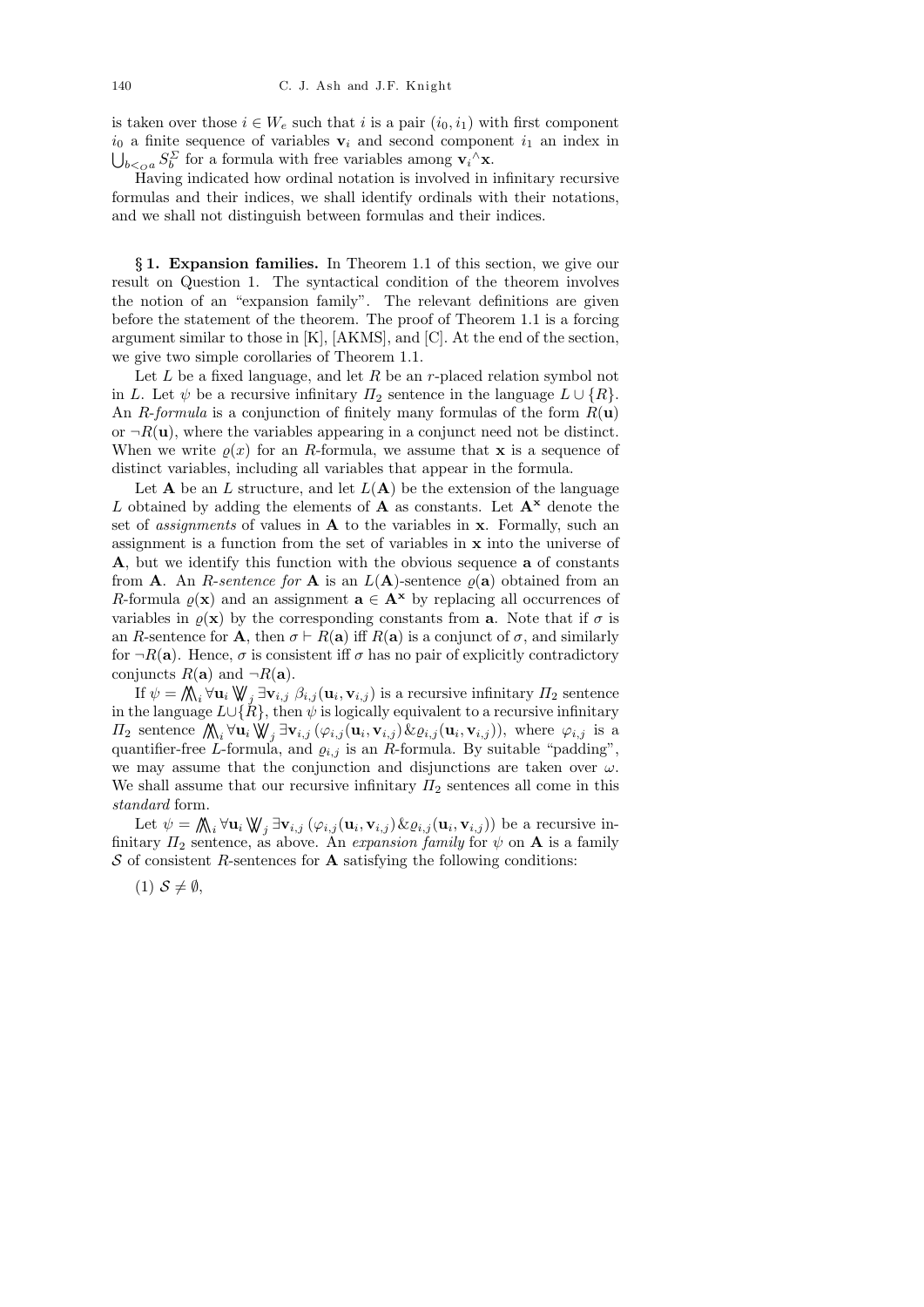(2) if  $\sigma \in \mathcal{S}$  and **a** is an r-tuple from **A**, then there exists  $\tau \in \mathcal{S}$  such that  $\tau \vdash \sigma$  and either  $\tau \vdash R(\mathbf{a})$  or  $\tau \vdash \neg R(\mathbf{a}),$ 

(3) for each  $\sigma \in \mathcal{S}, i \in \omega$ , and  $\mathbf{c} \in \mathbf{A}^{\mathbf{u}_i}$ , there exist  $\tau \in \mathcal{S}, j \in \omega$ , and  $\mathbf{d} \in \mathbf{A}^{\mathbf{v}_{i,j}}$  such that  $\tau \vdash \sigma, \tau \vdash \varrho_{i,j}(\mathbf{c}, \mathbf{d}),$  and  $\mathbf{A} \models \varphi_{i,j}(\mathbf{c}, \mathbf{d}).$ 

An expansion family S for  $\psi$  on A is said to be *formally*  $\Sigma_1^0$  if for some finite sequence  $\bf{c}$  of elements of  $\bf{A}$ , there is a recursive function assigning to each R-formula  $\sigma(\mathbf{x})$  a recursive infinitary  $\Sigma_1$  formula  $\alpha_{\sigma}(\mathbf{c}, \mathbf{x})$ , in the language L augmented by parameters c, such that for each  $\mathbf{a} \in \mathbf{A}^{\mathbf{x}}, \sigma(\mathbf{a}) \in \mathcal{S}$ iff  $\mathbf{A} \models \alpha_{\sigma}(\mathbf{c}, \mathbf{a}).$ 

We are now in a position to state the result on Question 1.

THEOREM 1.1. Let  $A$  be a recursive L-structure, let  $R$  be a new relation symbol, and let  $\psi$  be a recursive infinitary  $\Pi_2$  sentence in the language  $L \cup \{R\}$ . Then the following are equivalent:

(1) for each  $\mathbf{B} \cong \mathbf{A}$ , there is a relation R such that  $(\mathbf{B}, R) \models \psi$  and  $R \leq_T D(\mathbf{B}),$ 

(2) there is a formally  $\Sigma^0_1$  expansion family for  $\psi$  on **A**.

P r o o f. Throughout, we have in mind a fixed recursive infinitary  $\Pi_2$ sentence  $\psi = \bigwedge_i \forall \mathbf{u}_i \bigvee \{ \exists \mathbf{v}_{i,j} \left( \varphi_{i,j}(\mathbf{u}_i, \mathbf{v}_{i,j}) \& \varrho_{i,j}(\mathbf{u}_i, \mathbf{v}_{i,j}) \right)$ . The proof will be broken into several lemmas.

LEMMA 1.2. Let S be an expansion family for  $\psi$  on  $A$ , and suppose that S is r.e. in  $D(\mathbf{A})$ . Then there exists  $R \leq_T D(\mathbf{A})$  such that  $(\mathbf{A}, R) \models \psi$ .

Proof. It follows from Conditions  $(1)$ ,  $(2)$ , and  $(3)$  in the definition of "expansion family" that there is a procedure recursive in  $D(\mathbf{A})$  for choosing a sequence  $(\sigma_k)_{k\in\omega}$  from S such that

(a)  $\sigma_{k+1} \vdash \sigma_k$ ,

(b) for each r-tuple **a** from **A**, there exists k such that either  $\sigma_k \vdash R(\mathbf{a})$ or  $\sigma_k \vdash \neg R(\mathbf{a}),$ 

(c) for each  $i \in \omega$  and each  $c \in A^{u_i}$ , there exist  $k, j \in \omega$  and  $d \in A^{v_{i,j}}$ such that  $\sigma_k \vdash \varrho_{i,j} (\mathbf{c}, \mathbf{d})$  and  $\mathbf{A} \vDash \varphi_{i,j} (\mathbf{c}, \mathbf{d}).$ 

Let  $R = \{a : \sigma_k \vdash R(a) \text{ for some } k\}$ . By (b) and the fact that each  $\sigma_k$  is consistent,  $R \leq_T D(\mathbf{A})$ . Then by (c), we have  $(\mathbf{A}, R_{\mathbf{A}}) \models \psi$ . This completes the proof of Lemma 1.2.

Let F be an isomorphism from **A** onto **B**. If  $\sigma = \varrho(\mathbf{a})$  is an R-sentence for **A**, let  $F(\sigma)$  denote the corresponding R-sentence for **B** (i.e.,  $F(\sigma) = \rho(\mathbf{b})$ ), where  $\mathbf{b} = F(\mathbf{a})$ . If S is an expansion family for  $\psi$  on A, let  $F(\mathcal{S})$  denote the corresponding family  $\{F(\sigma) : \sigma \in \mathcal{S}\}\$  of R-sentences for **B**. Clearly,  $F(S)$  is an expansion family for  $\psi$  on **B**. In general,  $F(S)$  will not be r.e. in  $D(\mathbf{B})$ . The next lemma says that  $F(\mathcal{S})$  is r.e. in  $D(\mathbf{B})$  if  $\mathcal{S}$  is formally  $\Sigma_1^0$ .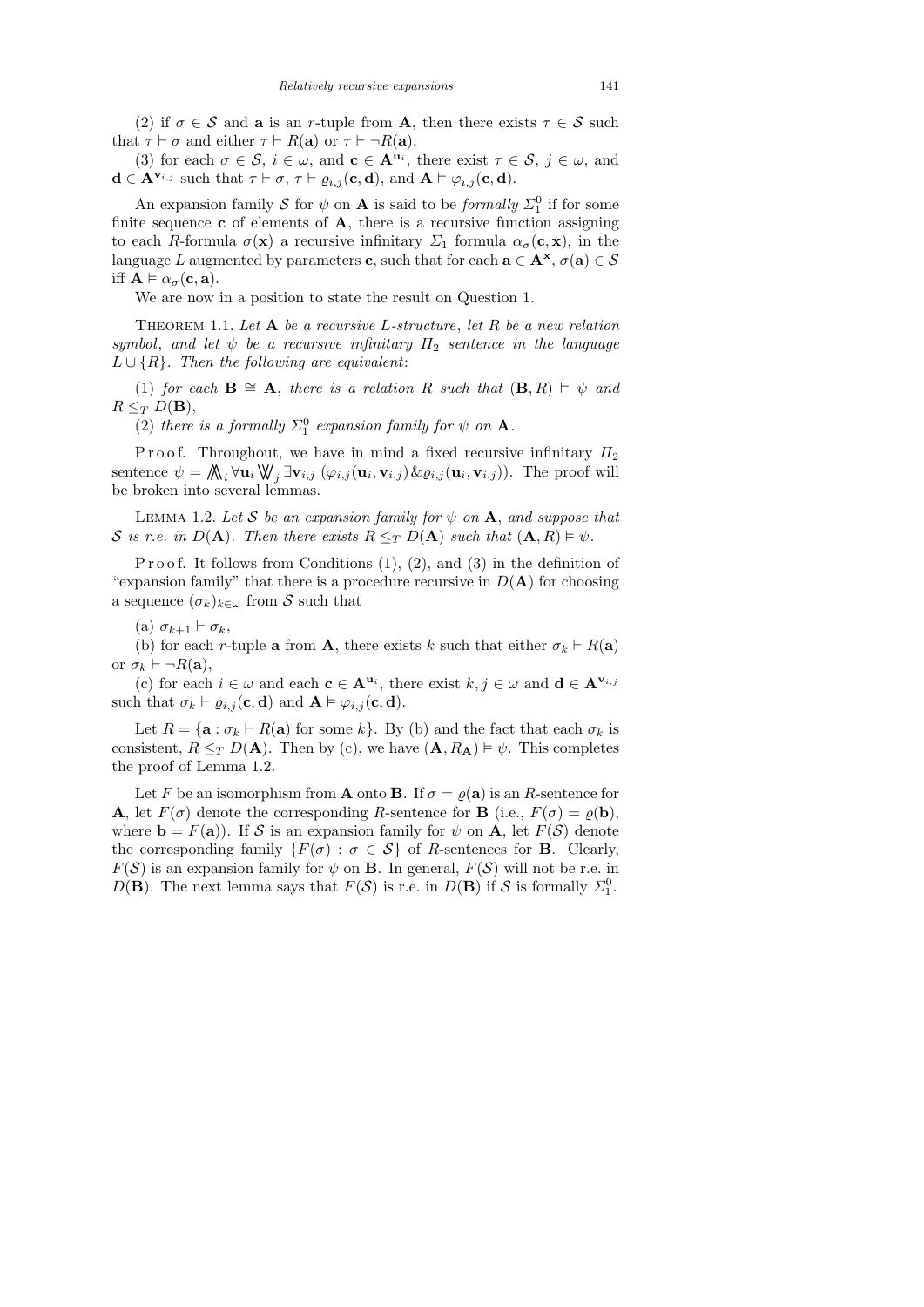LEMMA 1.3. If S is a formally  $\Sigma_1^0$  expansion family for  $\psi$  on  $\mathbf A$  and  $A \cong_F B$ , then the expansion family  $F(S)$  for  $\psi$  on  $B$  is r.e. in  $D(B)$ .

P r o o f. There is a recursive function assigning recursive infinitary  $\Sigma_1$ formulas to R-formulas such that if  $\alpha_{\sigma}(\mathbf{c}, \mathbf{x})$  is the recursive infinitary  $\Sigma_1$ formula assigned to the R-formula  $\sigma(\mathbf{x})$ , then for all  $\mathbf{a} \in \mathbf{A}^{x}$ ,  $\sigma(\mathbf{a}) \in \mathcal{S}$  iff  $A \models \alpha_{\sigma}(\mathbf{c}, \mathbf{a})$ . Then for all  $\mathbf{b} \in \mathbf{B}^{*}$ ,  $\sigma(\mathbf{b}) \in F(\mathcal{S})$  iff  $\mathbf{B} \models \alpha_{\sigma}(F(\mathbf{c}), \mathbf{b})$ . It is clear that we can enumerate, recursively in  $D(\mathbf{B})$ , the R-sentences  $\sigma(\mathbf{b})$ for **B** such that  $\mathbf{B} \models \alpha_{\sigma}(F(\mathbf{c}), \mathbf{b})$ . Therefore,  $F(\mathcal{S})$  is r.e. in  $D(\mathbf{B})$ . This completes the proof of Lemma 1.3.

Lemmas 1.2 and 1.3 combine to give one direction of Theorem 1.1. Suppose there is a formally  $\Sigma_1^0$  expansion family S for  $\psi$  on **A**. If **B**  $\cong$  **A**, then by Lemma 1.3, there is an expansion family  $S_B$  for  $\psi$  on **B** such that  $S_B$  is r.e. in  $D(\mathbf{B})$ . By Lemma 1.2, there exists  $R \leq_T D(\mathbf{B})$  such that  $(\mathbf{B}, R) \models \psi$ . This shows that  $(2)$  implies  $(1)$ . To show that  $(1)$  implies  $(2)$ , we consider a generic copy  $\bf{B}$  of  $\bf{A}$ , determined as in [K], [AKMS], or [C] by a permutation g of  $\omega$  such that  $\mathbf{B} \cong_q \mathbf{A}$ . Here we shall give only a brief description of the kind of forcing used, summarizing some facts proved in [AKMS].

The forcing conditions are finite partial permutations  $p, q, \ldots$  of  $\omega$ . The forcing language in  $[AKMS]$  includes a function symbol  $f$ , standing for the permutation g, in addition to the symbols of  $L(A)$ . The formulas are to be interpreted in the structure  $(A, q)$ . However, the structure we really want to talk about is B. We must have sentences with the following meanings:

- (1)  $\mathbf{B} \models \psi(\mathbf{b})$ , where  $\psi(\mathbf{x})$  is a quantifier-free L-formula and  $\mathbf{b} \in \mathbf{B}^{*}$ ,
- (2)  $\varphi_e^{D(B)}(k) = j,$
- (3)  $\varphi_e^{D(\mathbf{B})}(k) \downarrow$ ,
- (4)  $\varphi_e^{D(\mathbf{B})}(k) \uparrow$ ,
- (5)  $\varphi_e^{D(\mathbf{B})}(k)$  is total,
- (6)  $\varphi_e^{D(\mathbf{B})}(k)$  is  $\{0,1\}$ -valued.

The sentence of type (1) with the intended meaning  $\mathbf{B} \models \psi(\mathbf{b})$ , where  $\psi(\mathbf{x})$  is a quantifier-free L-formula and  $\mathbf{b} \in \mathbf{B}^{\mathbf{x}}$ , is  $\psi(f(\mathbf{b}))$ . The sentence of type (2) with intended meaning  $\varphi_e^{D(B)}(k) = j$  is a recursive disjunction of sentences of type (1). There is one disjunct for each computation which follows procedure e, starts with input k, and halts with output j, having used answers to finitely many questions about membership in  $D(\mathbf{B})$ . For simplicity, we shall write  $\psi(\mathbf{b}) \in D$ ,  $\varphi_e^D(k) = j$ ,  $\varphi_e^D(k) \downarrow$ ,  $\varphi_e^D(k) \uparrow$ ,  $\varphi_e^D$  is total, and  $\varphi_e^D$  is  $\{0,1\}$ -valued, for the sentences of types  $(1)$ ,  $(2)$ ,  $(3)$ ,  $(4)$ ,  $(5)$ , and  $(6)$ , respectively.

Let  $\sigma$  be an R-sentence, with constants which we think of as naming elements of **B**. There is a recursive infinitary sentence  $\sigma^e$  such that whenever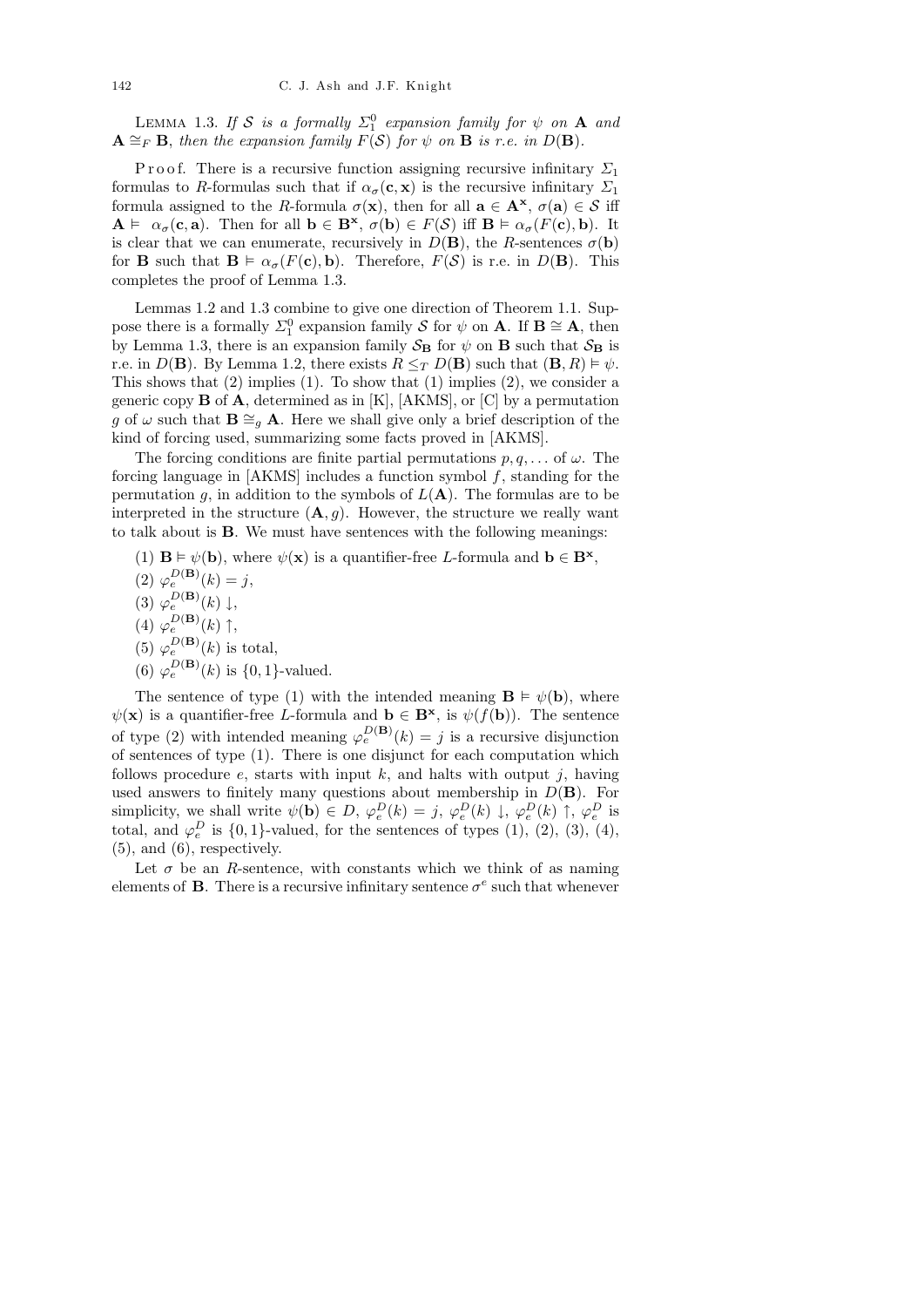$\mathbf{B} \cong_{g} \mathbf{A}$ , if  $\varphi_e^{D(\mathbf{B})}$  is the characteristic function of a relation R, then we have  $(\mathbf{B}, R) \models \sigma$  iff  $(\mathbf{A}, g) \models \sigma^e$ . (If  $\varphi_e^{D(\mathbf{B})}$  is the characteristic function of a relation, then  $(\mathbf{A}, g) \models \varphi_e^D$  is total  $\& \varphi_e^D$  is  $\{0, 1\}$ -valued.) We can take  $\sigma^e$ to be a  $\Sigma_1$  sentence logically equivalent to the sentence that results from replacing the conjuncts in  $\sigma$  of form  $R(\mathbf{b})$  by  $\varphi_e^D(\mathbf{b}) = 1$  and those of form  $\neg R(\mathbf{b})$  by  $\varphi_e^D(\mathbf{b}) = 0$ . The sentence  $\sigma^e$  is determined effectively from  $\sigma$  and e; the same  $\sigma^e$  works for all g and **B** such that **B**  $\cong_g$  **A**.

Forcing for recursive infinitary sentences is defined in a standard way, except for sentences of type (1) above. If  $\psi(\mathbf{x})$  is a quantifier-free L-formula and  $b \in \mathbf{B}^{\mathbf{x}}$ , then  $p \Vdash \psi(\mathbf{b}) \in D$  iff the elements of **b** are all in dom(p) and p maps **b** to some **a** such that  $A \models \psi(a)$ . Thus, the formula  $\psi(x)$  defines in **A** the set of tuples **a** such that if p maps **b** to **a**, then  $p \Vdash \psi(\mathbf{b}) \in D$ . For a type (2) sentence  $\varphi_e^D(k) = j$  and a fixed **b**, we can find a recursive infinitary  $\Sigma_1$  formula  $\theta(\mathbf{x})$  of L which defines in **A** the set of tuples **a** such that if p has domain **b** and p maps **b** to **a**, then  $p \Vdash \varphi_e^D(k) = j$ . Recall that the sentence saying  $\varphi_e^D(k) = j$  has the form  $\mathbb{W}_i \psi_i(\mathbf{b}_i) \in D$ , where for each i,  $\psi_i(\mathbf{x}_i)$  is a quantifier-free L-formula and  $\mathbf{b}_i$  is a finite sequence of constants. Let  $\theta(\mathbf{x})$  be the disjunction of those  $\psi_i(\mathbf{x}_i)$  for which  $\mathbf{b}_i \subseteq \mathbf{b}$ . While the sentence  $\varphi_e^D(k) = j$  involves infinitely many constants, the formula  $\theta(\mathbf{x})$  has only finitely many free variables.

If  $\sigma$  is an R-sentence on **B**, then the sentence  $\sigma^e$  (described above) involves infinitely many constants. However, for any R-formula  $\rho(\mathbf{x})$ , with variables among **x**, and any  $\mathbf{b} \in \mathbf{B}^{x}$ , we can find an infinitary  $\Sigma_1$  formula  $\varrho_{\mathbf{b}}^e(\mathbf{x})$  in the language L, having free variables among **x** and no extra constants, such that  $\mathbf{A} \models \varrho_{\mathbf{b}}^e(\mathbf{a})$  iff for the forcing condition p with domain **b** such that p maps **b** to **a**, we have  $p \Vdash \varrho(\mathbf{b})^e$ . Each conjunct of  $\varrho(\mathbf{b})$  gives rise to a conjunct of  $\varrho(\mathbf{b})^e$  of the form  $\varphi_e^D(\mathbf{d}) = k$  (for  $\mathbf{d} \subseteq \mathbf{b}$ ), and each conjunct of  $\varrho(\mathbf{x})$  gives rise to a recursive infinitary  $\Sigma_1$  formula  $\theta(\mathbf{x})$  in the language L, as above. We let  $\varrho_{\mathbf{b}}^{e}(\mathbf{x})$  be a  $\Sigma_1$  formula logically equivalent to the conjunction of these finitely many  $\theta(\mathbf{x})$ .

We choose an increasing sequence  $(p_k)_{k \in \omega}$  of forcing conditions deciding all of the recursive infinitary formulas (or all that could possibly matter). There is a countable fragment containing these formulas. The function g will be  $\bigcup_k p_k$ . For the structure  $(\mathbf{A}, g)$ , we have the usual "truth and forcing" lemma.

Suppose that Condition (1) (from the statement of Theorem 1.1) holds. Then, in particular, for the generic copy **B** such that  $\mathbf{B} \cong_{q} \mathbf{A}$ , there exists R such that  $R \leq_T D(\mathbf{B})$  and  $(\mathbf{B}, R) \models \psi$ . For some e, R has characteristic function  $\varphi_e^{D(B)}$ .

The following sentences are true in  $(A, g)$ :

(a)  $\mathcal{N}_{\sigma}(\sigma^e \vee (\neg \sigma)^e)$ , where the disjunction here is taken over all R-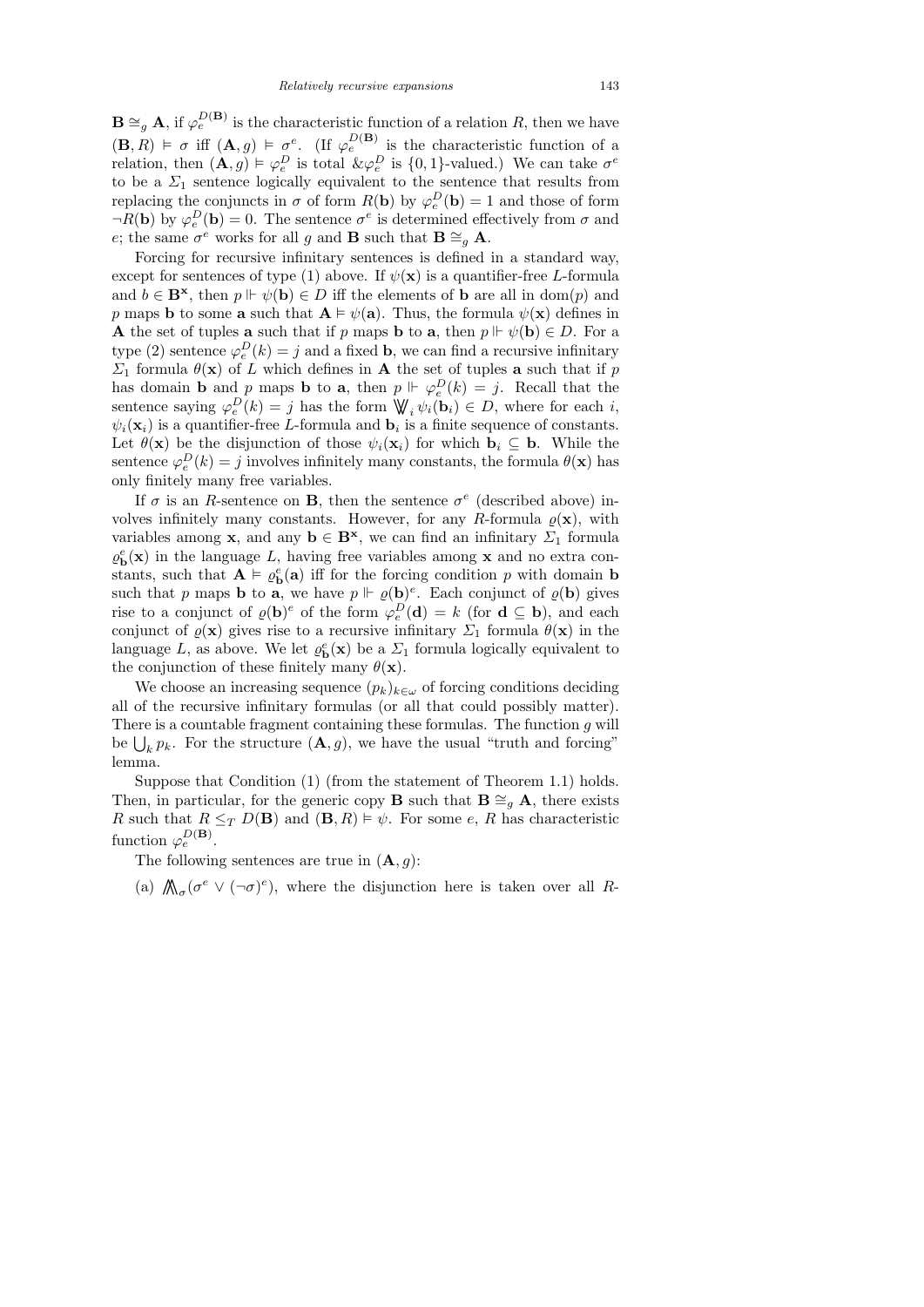sentences  $\sigma$  on **B**,

(b)  $\bigwedge_{i \in \omega, \mathbf{c} \in \mathbf{B}^{\mathbf{u}_i}} \mathbb{W}_{j \in \omega, \mathbf{d} \in \mathbf{B}^{\mathbf{v}_{i,j}}}(\varphi_{i,j}(f(\mathbf{c}), f(\mathbf{d})) \& \varrho_{i,j}(\mathbf{c}, \mathbf{d})^e).$ 

Therefore, some forcing condition p from the sequence  $(p_k)_{k \in \omega}$  forces both of these sentences. Let  $\mathcal{S}_p$  be the family of R-sentences  $\varrho(\mathbf{a})$  for **A** such that for some  $q \supseteq p$  and some **b**,  $q(\mathbf{b}) = \mathbf{a}$  and  $q \Vdash \varrho(\mathbf{b})^e$ .

LEMMA 1.4. The set  $S_p$  is a formally  $\Sigma_1^0$  expansion family for  $\psi$  on  $\mathbf A$ .

P r o o f. We begin by checking that  $S_p$  has the properties of an expansion family for  $\psi$  on **A**. The first thing to check is that if  $\gamma \in \mathcal{S}_p$ , then  $\gamma$ is consistent. If not, then for some r-tuple **a**, both  $R(\mathbf{a})$  and  $\neg R(\mathbf{a})$  are conjuncts of  $\gamma$ . Then there exist q and **b** such that  $q \supseteq p$ , **b**  $\subseteq$  dom(q),  $q(\mathbf{b}) = \mathbf{a}$ , and q forces both  $R(\mathbf{b})^e$  and  $(\neg R(\mathbf{b}))^e$ . By putting q into our forcing sequence, we obtain g, **B**, and R such that both  $R(\mathbf{b})$  and  $\neg R(\mathbf{b})$  are true in  $(\mathbf{B}, R)$ , a contradiction. The next thing to check is that  $\mathcal{S}_p \neq \emptyset$ . For any r-tuple **a** in **A**, either  $R(\mathbf{a})$  or  $\neg R(\mathbf{a})$  must be in  $S_p$ , since there exists  $q \supseteq p$  such that for some **b**,  $q(\mathbf{b}) = \mathbf{a}$ , and either  $q \Vdash R(\mathbf{b})^e$  or  $q \Vdash (\neg R(\mathbf{b}))^e$ . A similar argument shows that if  $\sigma \in \mathcal{S}_p$ , then for any r-tuple **a** in **A**, there exists  $\tau \in \mathcal{S}_p$  such that  $\tau \vdash \sigma$  and either  $\tau \vdash R(\mathbf{a})$  or  $\tau \vdash \neg R(\mathbf{a})$ . The final thing to check is that for each  $\sigma \in \mathcal{S}_p$  and each  $i \in \omega$  and  $\mathbf{c} \in \mathbf{A}^{\mathbf{u}_i}$ , there exist  $\tau \in \mathcal{S}_p$ ,  $j \in \omega$ , and  $\mathbf{d} \in \mathbf{A}^{\mathbf{v}_{i,j}}$  such that  $\tau \vdash \sigma$ ,  $\tau \vdash \varrho_{i,j}(\mathbf{c}, \mathbf{d})$ , and  $A \vDash \varphi_{i,j} (\mathbf{c}, \mathbf{d})$ . Let  $\sigma = \varrho(\mathbf{a})$ , and suppose  $q \supseteq p$ , where  $q(\mathbf{b}) = \mathbf{a}$  and  $q \Vdash \varrho(\mathbf{b})^e$ . Since p forces sentence (b), there exist n, **d**, and  $q' \supseteq q$  such that **c** and **d** are both in ran(q'),  $A \models \varphi_{i,j}(\mathbf{c}, \mathbf{d})$ , and if  $q'(\mathbf{c}') = \mathbf{c}$  and  $q'(\mathbf{d}') = \mathbf{d}$ , then  $q' \Vdash \varrho_{i,j}(\mathbf{c}', \mathbf{d}')^e$ . Let  $\tau$  be  $\sigma \& \varrho_{i,j}(\mathbf{c}, \mathbf{d})$ . Then  $\tau \in \mathcal{S}_p$ , as required.

We have shown that  $\mathcal{S}_p$  is an expansion family for  $\psi$  on **A**. It remains to show that  $S_p$  is formally  $\Sigma_1^0$  on **A**. Suppose that p maps **b**<sub>0</sub> to **a**<sub>0</sub>. For any R-formula  $\varrho(\mathbf{x})$  and any  $\mathbf{a} \in \mathbf{A}^{\mathbf{x}}$ , we have  $\varrho(\mathbf{a}) \in \mathcal{S}_p$  iff there exist  $q \supseteq p$ , **b**, and possibly further elements **b**<sub>1</sub> and **a**<sub>1</sub>, such that q takes **b**<sub>0</sub><sup> $\wedge$ </sup>**b**<sup> $\wedge$ </sup>**b**<sub>1</sub> to  $\mathbf{a}_0 \wedge \mathbf{a} \wedge \mathbf{a}_1$ , and  $q \Vdash \varrho(\mathbf{b})^e$ . For a particular **b** and  $\mathbf{b}_1$ , we have the recursive infinitary  $\Sigma_1$  formula  $\varrho_{\mathbf{b}_0,\mathbf{b}_1}^e(\mathbf{y},\mathbf{x},\mathbf{z})$ , in the language L, such that if q maps  $\mathbf{b}_0 \wedge \mathbf{b} \wedge \mathbf{b}_1$  to  $\mathbf{a}_0 \wedge \mathbf{a} \wedge \mathbf{a}_1$ , then  $q \Vdash \varrho(\mathbf{b})^e$  iff  $\mathbf{A} \models \varrho_{\mathbf{b}_0,\mathbf{b},\mathbf{b}_1}^e(\mathbf{a}_0,\mathbf{a},\mathbf{a}')$ .

There is an effective procedure for determining, given  $\varrho$  and  $e$ , an index for a recursive infinitary  $\Sigma_1$  formula  $\alpha_{\rho}(\mathbf{y}, \mathbf{x})$  which is logically equivalent to the disjunction of the formulas  $\exists z \; \varrho_{\mathbf{b}_0,\mathbf{b},\mathbf{b}'}^e(\mathbf{y},\mathbf{x},\mathbf{z})$ . Then the formula  $\alpha_{\varrho}(\mathbf{a}_0, \mathbf{x})$  is the one we assign to the R-formula  $\varrho(\mathbf{x})$ . Note that the fixed sequence of parameters  $a_0$  (the range of the forcing condition p) serves for all  $\rho$ . This completes the proof of Lemma 1.4, which was all that remained in the proof of Theorem 1.1.

In the introduction, we indicated how Theorem 1.1 was inspired by Theorem 0.1. Now, we obtain the non-trivial direction of Theorem 0.1 as a corollary of Theorem 1.1.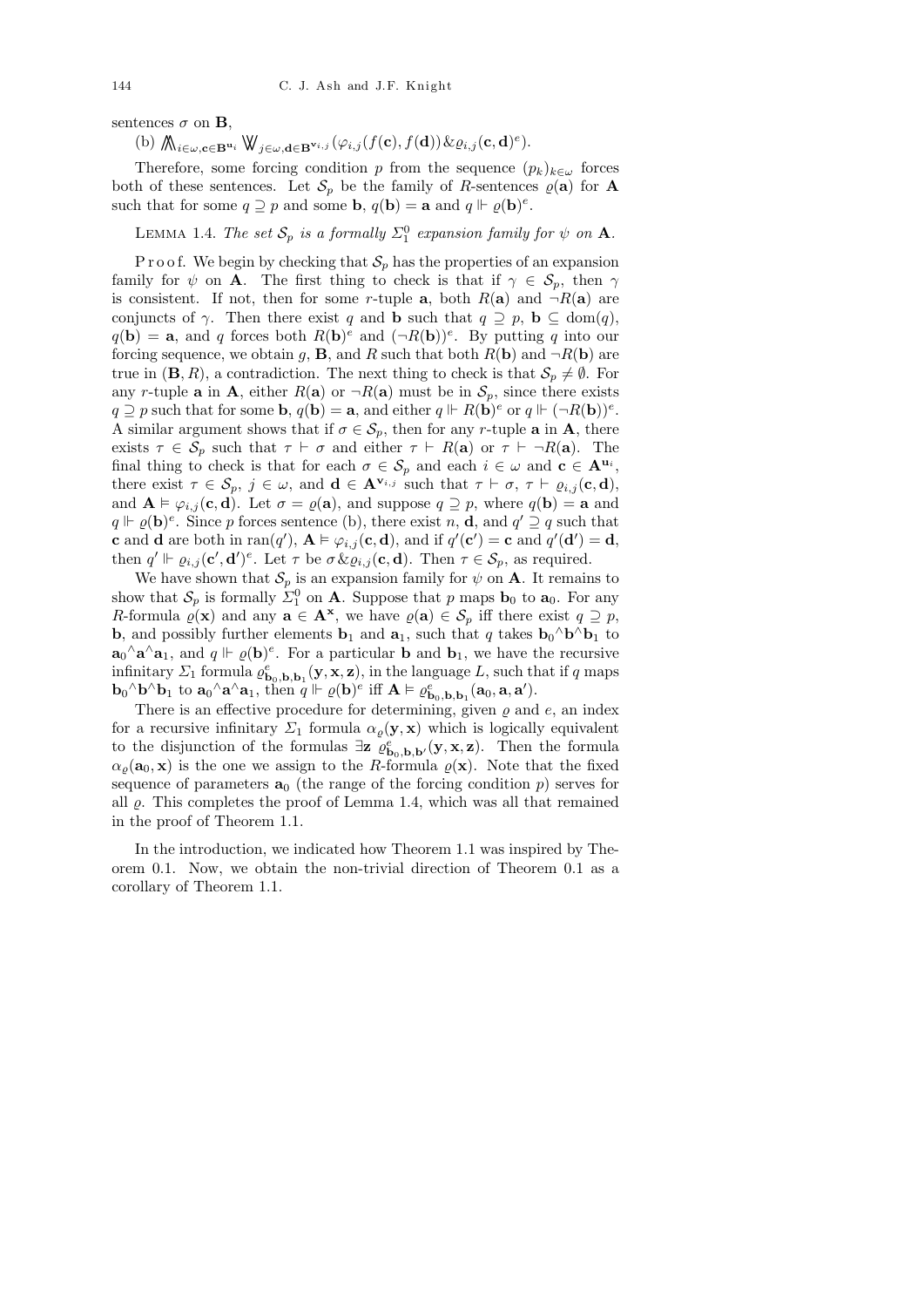COROLLARY 1.5. Let  $C$  be a recursive structure which is relatively recursively categorical. Then for some finite sequence  $c$  from  $C$ , there is a recursive sequence of existential formulas  $(\varphi_i(\mathbf{c}, \mathbf{x}_i))_{i \in \omega}$  such that

(i) for each finite sequence  $a$  from  $C$ , there is at least one i such that  $\varphi_i(\mathbf{c}, \mathbf{a})$  holds,

(ii) if a and b are two sequences such that for some i,  $\varphi_i(\mathbf{c}, \mathbf{a})$ ,  $\varphi_i(\mathbf{c}, \mathbf{b})$ both hold, then  $(C, a) \cong (C, b)$ .

P r o o f. Let A be a recursive cardinal sum of C with itself. Let  $\psi$  be the sentence saying of a new relation symbol  $R$  that it is an isomorphism between the two parts of **A**. Applying Theorem 1.1, we get a formally  $\Sigma_1^0$ expansion family S for  $\psi$  on A. Let c be the sequence of constants from the expansion family. For each n, let  $\mathbf{x} = (x_0, \ldots, x_{n-1})$  and  $\mathbf{y} = (y_0, \ldots, y_{n-1})$ be sequences of distinct variables, and let  $\sigma_n(\mathbf{x}, \mathbf{y})$  be the R-formula saying that  $R(x_k) = y_k$  for  $k < n$ . For each R-formula  $\rho(\mathbf{x}, \mathbf{y}, \mathbf{z})$  such that  $\vdash \varrho(\mathbf{x}, \mathbf{y}, \mathbf{z}) \rightarrow \sigma_n(\mathbf{x}, \mathbf{y})$ , we have an effectively assigned recursive infinitary  $\Sigma_1$  formula  $\alpha_{\rho}(\mathbf{c}, \mathbf{x}, \mathbf{y})$  such that  $\rho(\mathbf{a}, \mathbf{b}, \mathbf{d}) \in S$  iff  $\mathbf{A} \models \alpha_{\rho}(\mathbf{c}, \mathbf{a}, \mathbf{b}, \mathbf{d})$ . For each *n*, we can effectively determine a recursive infinitary  $\Sigma_1$  formula  $\alpha_n(c, x, y)$  that is logically equivalent to the disjunction of the formulas  $\exists z$  $\alpha_{\rho}(\mathbf{c}, \mathbf{x}, \mathbf{y}, \mathbf{z})$ . Note that if  $\mathbf{A} \models \alpha_n(\mathbf{c}, \mathbf{a}, \mathbf{b})$  then **a** and **b** sit isomorphically in the two parts of  $\bf{A}$ , and for any  $\bf{a}$  in the first part of  $\bf{A}$  (or  $\bf{b}$  in the second part), there exist n and **b** (or **a**) such that  $A \models \alpha_n(c, a, b)$ .

Let  $\mathbf{c} = \mathbf{c}_1^{\wedge} \mathbf{c}_2$ , where  $\mathbf{c}_1$  lies in one part of **A** and  $\mathbf{c}_2$  lies in the other. For each *n*, we may assume that  $\alpha_n(c, x, y)$  is a disjunction of formulas  $\gamma_{n,m}(\mathbf{c}_1, \mathbf{x})\&\delta_{n,m}(\mathbf{c}_2, \mathbf{y})$ , where  $\gamma_{n,m}$  and  $\delta_{n,m}$  are finitary existential formulas, relativized to the first and second parts of the cardinal sum, respectively. (That is, we may apply the Feferman–Vaught "splitting" procedure to effectively determine a formula of this form that is equivalent to  $\alpha_n(\mathbf{c}, \mathbf{x}, \mathbf{y})$  in **A**.) If  $\mathbf{A} \models \gamma_{n,m}(\mathbf{c}_1, \mathbf{a}_1) \& \delta_{n,m}(\mathbf{c}_2, \mathbf{b})$ , then  $\mathbf{a}_1$  and **b** sit isomorphically in the two parts of **A**. If, in addition,  $\mathbf{A} \models \gamma_{n,m}(\mathbf{c}_1, \mathbf{a}_2)$ , then  $\mathbf{A} \models \gamma_{n,m}(\mathbf{c}_1, \mathbf{a}_2) \& \delta_{n,m}(\mathbf{c}_2, \mathbf{b}),$  so  $\mathbf{a}_1$  and  $\mathbf{a}_2$  must sit isomorphically in the first part of A.

We can recursively list the formulas  $\gamma_{n,m}(\mathbf{c}_1, \mathbf{x})$  such that  $\gamma_{n,m}(\mathbf{c}_1, \mathbf{x})$  $&\delta_{n,m}(\mathbf{c}_2, \mathbf{y})$  is satisfiable in **A**. Let  $\varphi_i(\mathbf{c}_1, \mathbf{x})$  be the unrelativized formula corresponding to the *i*th formula  $\gamma_{n,m}(\mathbf{c}_1, \mathbf{x})$  on the list, and think of **C** as the part of  $A$  that includes  $c_1$ . Clearly, each finite sequence a from  $C$ satisfies one of the formulas  $\varphi_i(\mathbf{c}_1, \mathbf{x})$ , and the argument above shows that if  $\mathbf{a}_1$  and  $\mathbf{a}_2$  are two sequences such that for some i,  $\mathbf{C} \models \varphi_i(\mathbf{c}, \mathbf{a}_1) \& \varphi_i(\mathbf{c}, \mathbf{a}_2)$ both hold, then  $(C, a_1) \cong (C, a_2)$ . This completes the proof.

The next result is related to Beth's Theorem.

COROLLARY 1.6. Let  $A$  be a recursive L-structure, let  $R$  be a new relation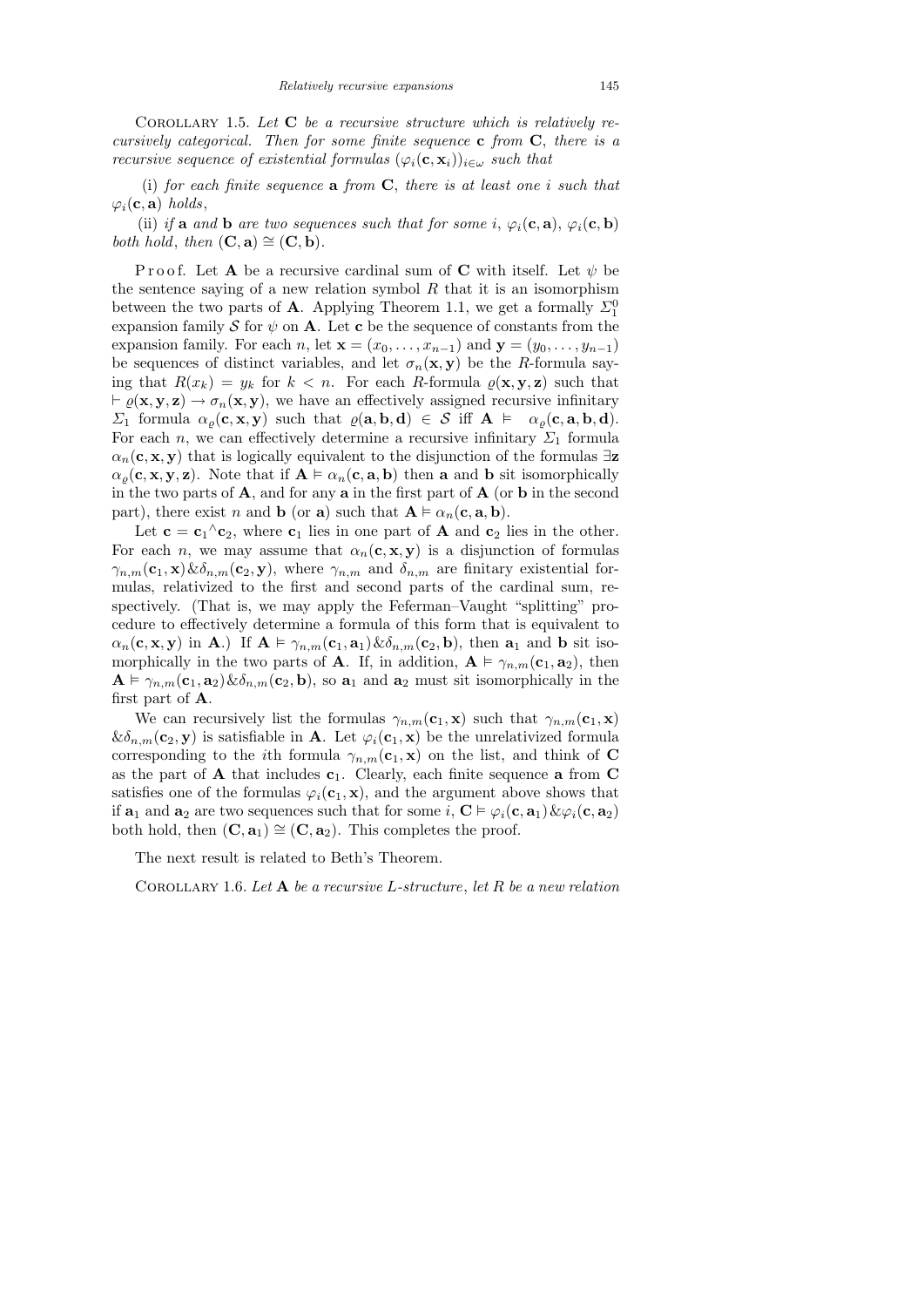symbol, and let  $\psi$  be a recursive infinitary  $\Pi_2$  sentence in the language  $L \cup \{R\}$ . Suppose that for each  $\mathbf{B} \cong \mathbf{A}$ , there is a unique relation R such that  $(\mathbf{B}, R) \models \psi$ , and this relation R is always recursive in  $D(\mathbf{B})$ . Then for the relation R on A such that  $(A, R) \models \psi$ , both R and its complement are definable in A by recursive infinitary  $\Sigma_1$  formulas in the language L (with finitely many parameters from  $\mathbf{A}$ ).

P r o o f. By Theorem 1.1, there is a formally  $\Sigma_1^0$  expansion family S for  $\psi$  on **A**, with parameters **c**, say. We consider the *R*-formulas  $\varrho(\mathbf{x}, \mathbf{y})$  such that  $\varrho(\mathbf{x}, \mathbf{y}) \vdash R(\mathbf{x})$  or  $\varrho(\mathbf{x}, \mathbf{y}) \vdash \neg R(\mathbf{x})$ , with the corresponding recursive  $\Sigma_1$ L-formulas  $\alpha_{\rho}(\mathbf{c}, \mathbf{x}, \mathbf{y})$  such that  $\varrho(\mathbf{a}, \mathbf{b}) \in \mathcal{S}$  iff  $\mathbf{A} \models \alpha_{\rho}(\mathbf{c}, \mathbf{a}, \mathbf{b})$ . Let  $\alpha(\mathbf{c}, \mathbf{x})$ be the disjunction of  $\exists y \alpha_{\rho}(\mathbf{c}, \mathbf{x}, y)$  for those R-formulas  $\rho(\mathbf{x}, y)$  such that  $\rho(\mathbf{x}, \mathbf{y}) \vdash R(\mathbf{x})$ , and let  $\beta(\mathbf{c}, \mathbf{x})$  be the disjunction of  $\exists \mathbf{y} \alpha_{\rho}(\mathbf{c}, \mathbf{x}, \mathbf{y})$  for those R-formulas  $\varrho(\mathbf{x}, \mathbf{y})$  such that  $\varrho(\mathbf{x}, \mathbf{y}) \vdash \neg R(\mathbf{x})$ . For each  $\mathbf{a} \in \mathbf{A}^{\mathbf{x}}$ , there is some  $\sigma \in \mathcal{S}$  such that  $\sigma \vdash R(\mathbf{a})$  or  $\sigma \vdash \neg R(\mathbf{a})$ . For any  $\sigma \in \mathcal{S}$ , we could use the expansion family to produce a relation R on A satisfying  $\psi$  and agreeing with  $\sigma$ . Since the relation R on A is unique,  $\alpha(c, x)$  and  $\beta(c, x)$ are the desired defining formulas.

The results in [AKMS] provide a different proof of Corollary 1.6, which works for arbitrary infinitary sentences  $\psi$ , not just for recursive  $\Pi_2$  sentences.

In the next section, we consider some variants of Question 1.

§ 2. Related results. The first variant of the basic question concerns expansions which are relatively  $\Delta_{\alpha}^{0}$  instead of relatively recursive.

QUESTION 2. For  $\alpha$  a recursive ordinal, when is it the case that for every  $\mathbf{B} \cong \mathbf{A}$ , there is a relation R such that  $(\mathbf{B}, R) \models \psi$  and R is  $\Delta_{\alpha}^0$  relative to  $D(\mathbf{B})$ ?

Recall Example 2 from Section 1. In this example, L is a finite relational language, and  $\psi$  is a finitary  $\Pi_2$  sentence in the language  $L \cup \{R\}$  saying that R is a non-trivial automorphism of the L-reduct. Let  $A$  be an ordering of type  $\omega^* + \omega$ . There is a non-trivial automorphism defined by the formula  $\varphi(x, y) = x \langle y \& \forall z \neg (x \langle z \& z \langle y \rangle)$ . It follows that for any  $\mathbf{B} \cong \mathbf{A}$ , there is a non-trivial automorphism recursive in  $D(\mathbf{B})'$ . Or, let **A** be an ordering of type  $\omega \cdot \eta$ . Then no non-trivial automorphism is definable, but for any  $\mathbf{B} \cong \mathbf{A}$ , there is a non-trivial automorphism recursive in  $D(\mathbf{B})^{\prime\prime}$ .

The next variant of the basic question concerns expansions which are relatively r.e.

QUESTION 3. When is it the case that for every  $\mathbf{B} \cong \mathbf{A}$ , there is a relation R such that  $(\mathbf{B}, R) \models \psi$  and R is r.e. in  $D(\mathbf{B})$ ?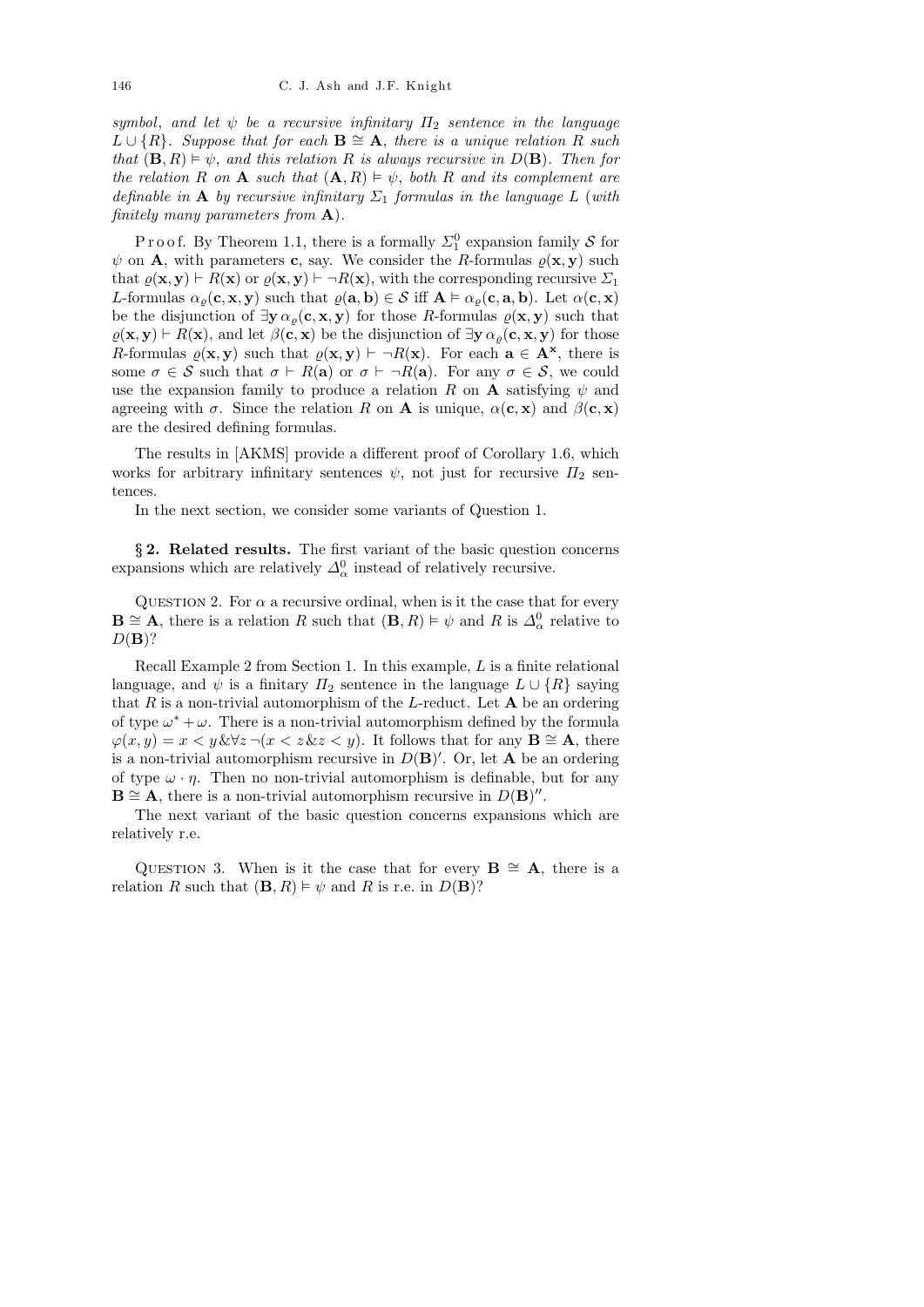If there is a relation R such that  $(A, R) \models \psi$  and R is definable by a recursive infinitary  $\Sigma_1$  formula, then the answer to Question 3 is positive. However, definability is not necessary. The two examples below both have the feature that for each  $\mathbf{B} \cong \mathbf{A}$ , there is a relation R such that  $(\mathbf{B}, R) \models \psi$ and R is r.e. in  $D(\mathbf{B})$ , but for some **B**, R cannot be taken to be definable or recursive in  $D(\mathbf{B})$ .

EXAMPLE 3. Let **A** be a structure of the form  $(\omega, T)$ , where T is a ternary relation on  $\omega$  obtained as follows: Let U, V be disjoint infinite subsets of  $\omega$ (such that the complement of  $U \cup V$  is also infinite), let X be a partition of  $V$  into two-element sets, and let  $F$  be a function mapping  $U$  one-one onto X. Now, let T consist of the triples  $(u, x, y)$  for which  $F(u) = \{x, y\}.$ Note that  $(u, x, y) \in T$  iff  $(u, y, x) \in T$ . Let  $\psi$  be a sentence saying of a new unary relation symbol  $R$  that for each triple in  $T$ ,  $R$  contains exactly one of the last two components. Using  $T$  as a name for itself, we have  $\psi = \forall u \forall x \forall y [T(u, x, y) \rightarrow (R(x) \leftrightarrow \neg R(y))].$  For any  $\mathbf{B} \cong \mathbf{A}$ , there is some R, r.e. in  $D(\mathbf{B})$ , such that  $(\mathbf{B}, R) \models \psi$ . (To enumerate R, we enumerate  $T^{\mathbf{B}}$ , and as each triple  $(a, b, c)$  appears, we put b into R unless c is already in.) Clearly, there is no definable relation satisfying  $\psi$ . We can produce  $\mathbf{B} \cong \mathbf{A}$  such that  $D(\mathbf{B})$  is recursive and there is no recursive R such that  $(\mathbf{B}, R) \models \psi.$ 

The example below is a modification of Example 1.

EXAMPLE 4. Let **A** be a recursive L-structure, let  $\varphi(\mathbf{x}, \mathbf{y})$  be a recursive infinitary  $\Sigma_1$  L-formula, and let  $\psi$  be a recursive infinitary  $\Pi_2$  sentence saying that R is a function, not necessarily total, such that  $\forall x \forall y \ (R(x, y) \rightarrow$  $\varphi(\mathbf{x}, \mathbf{y})$  and  $\forall \mathbf{x} \forall \mathbf{y}$  ( $\varphi(\mathbf{x}, \mathbf{y}) \rightarrow \exists \mathbf{z} R(\mathbf{x}, \mathbf{z})$ ). Then for any  $\mathbf{B} \cong \mathbf{A}$ , there is a relation R such that  $(\mathbf{B}, R) \models \psi$  and R is r.e. in  $D(\mathbf{B})$ . There is a recursive structure  $\mathbf{A} = (\omega, \mathbf{C})$ , where **C** is a ternary relation—resembling the relation  $\{(x, y, z) : z \text{ is a halting computation for } \varphi_x(y)\}$ —such that if  $\varphi(x, y, z)$  is the formula saying  $\exists z \mathbf{C}(\mathbf{x}, \mathbf{y}, \mathbf{z})$ , and we form  $\psi$  as above, then there is no recursive or definable R such that  $(A, R) \models \psi$ .

Initially, we obtained a result on Question 3 for recursive infinitary  $\Pi_1$ sentences, such as the sentence  $\psi$  from Example 3. We then extended the result to a special class of recursive infinitary  $\Pi_2$  sentences, including the sentence  $\psi$  from Example 4. Before stating the results on Questions 2 and 3, we define some hierarchies of formulas, similar to the one in  $[A_2]$ .

As always,  $R$  is an r-placed relation symbol not in the language  $L$ . For each fixed ordinal  $\alpha > 0$ , we define sets of infinitary  $L \cup \{R\}$ -formulas  $\Sigma_{\beta}|(R \in \Sigma_{\alpha}), \Pi_{\beta}|(R \in \Sigma_{\alpha}), \Sigma_{\beta}|(R \in \Delta_{\alpha}), \text{ and } \Pi_{\beta}|(R \in \Delta_{\alpha}), \text{ for all } \beta.$ If  $\beta < \alpha$ , then  $\Sigma_{\beta} | (R \in \Sigma_{\alpha})$  and  $\Sigma_{\beta} | (R \in \Delta_{\alpha})$  are both equal to the set of  $\Sigma_{\beta}$  L-formulas, and  $\Pi_{\beta} | (R \in \Sigma_{\alpha})$  and  $\Pi_{\beta} | (R \in \Delta_{\alpha})$  are both equal to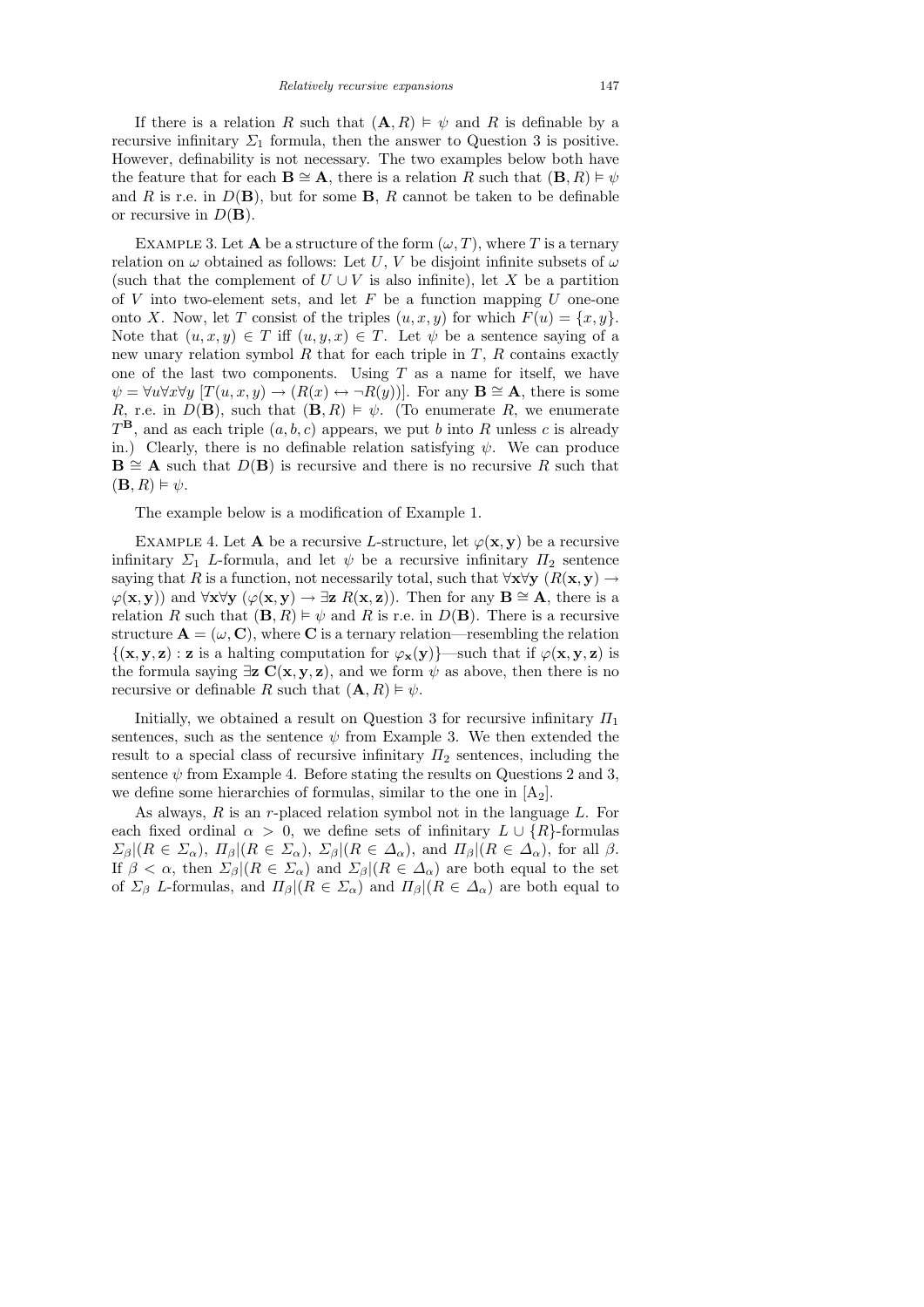the set of  $\Pi_{\beta}$  L-formulas. Let  $\beta \geq \alpha$ . Then  $\Sigma_{\beta} | (R \in \Sigma_{\alpha})$  is the set of infinitary formulas of the form  $\mathbb{W}_n \exists y_n (\varphi_n(\mathbf{x}, y_n), \mathcal{L} \psi_n(\mathbf{x}, y_n)),$  where for each n,  $\varphi_n$  is a finite conjunction of formulas of the form  $R(\mathbf{u})$  and  $\psi_n$ is  $\Pi_{\gamma} | (R \in \Sigma_{\alpha})$  for some  $\gamma < \beta$ ;  $\Pi_{\beta} | (R \in \Sigma_{\alpha})$  is the set of infinitary formulas of the form  $\bigwedge_n \forall y_n (\varphi_n(x, y_n) \vee \psi_n(x, y_n)),$  where for each  $n, \varphi_n$ is a finite disjunction of formulas of the form  $\neg R(\mathbf{u})$  and  $\psi_n$  is  $\Sigma_\gamma | (R \in \Sigma_\alpha)$ for some  $\gamma < \beta$ ;  $\Sigma_{\beta} | (R \in \Delta_{\alpha})$  is the set of infinitary formulas of the form  $\mathbb{W}_n \exists y_n (\varphi_n(\mathbf{x}, y_n) \& \psi_n(\mathbf{x}, y_n)),$  where for each  $n, \varphi_n$  is an R-formula and  $\psi_n$  is  $\Pi_\gamma | (R \in \Delta_\alpha)$  for some  $\gamma < \beta$ ; and  $\Pi_\beta | (R \in \Delta_\alpha)$  is the set of infinitary formulas of the form  $\bigwedge_n \forall y_n (\varphi_n(x, y_n) \vee \psi_n(x, y_n)),$  where for each  $n, \varphi_n$ is a finite disjunction of formulas  $R(\mathbf{u})$  or  $\neg R(\mathbf{u})$  and  $\psi_n$  is  $\Sigma_\gamma | (R \in \Delta_\alpha)$ for some  $\gamma < \beta$ .

Our result on Question 2 is for sentences  $\psi$  in  $\Pi_{\alpha+1}|(R \in \Delta_{\alpha})$ . If  $\psi$ is such a sentence, then we may assume that  $\psi$  is in the "standard form"  $\bigwedge_i \forall \mathbf{u}_i \bigvee \mathbf{y}_j \exists \mathbf{v}_{i,j} \ (\varphi_{i,j}(\mathbf{u}_i, \mathbf{v}_{i,j}) \& \varrho_{i,j}(\mathbf{u}_i, \mathbf{v}_{i,j})),$  where for each i and j,  $\varphi_{i,j}$  is a  $\Pi_{\beta}$  formula of L, for some  $\beta < \alpha$ , and  $\varrho_{i,j}$  is an R-formula. When we defined "expansion family" earlier, we were thinking of recursive infinitary sentences  $\psi$  in  $\Pi_2|(R \in \Delta_1)$ . The same definition serves for  $\psi$  in  $\Pi_{\alpha+1}|(R \in$  $\Delta_{\alpha}$ ). An expansion family S for  $\psi$  on A is said to be *formally*  $\Sigma_{\alpha}^0$  if for some finite sequence  $\bf{c}$  of elements of  $\bf{A}$ , there is a recursive function assigning to each R-formula  $\varrho(\mathbf{x})$  a recursive infinitary  $\Sigma_{\alpha}$ -formula  $\alpha_{\rho}(\mathbf{c}, \mathbf{x})$ , in the language L with parameters c, such that for each  $a \in A^{\mathbf{x}}, \varrho(a) \in S$  iff  $\mathbf{A} \models \alpha_{\rho}(\mathbf{c}, \mathbf{a}).$ 

THEOREM 2.1. Suppose  $A$  is a recursive L-structure. Let R be a new relation symbol, and suppose  $\psi$  is a recursive infinitary sentence in  $\Pi_{\alpha+1}$   $(R \in$  $\Delta_{\alpha}$ ). Then for any recursive ordinal  $\alpha \geq 1$ , the following are equivalent:

(1) for all  $\mathbf{B} \cong \mathbf{A}$  there exists R such that  $(\mathbf{B}, R) \models \psi$  and R is  $\Delta_{\alpha}^{0}$ relative to  $D(\mathbf{B}),$ 

(2) there exists a formally  $\Sigma_a^0$  expansion family for  $\psi$  on **A**.

The proof of Theorem 2.1 is a straightforward generalization of the proof of Theorem 1.1, so we shall omit it.

There is a natural extension of Corollary 1.6 that follows from Theorem 2.1.

COROLLARY 2.2. Let  $A$  be a recursive L-structure, let  $R$  be a new relation symbol, and let  $\psi$  be a recursive infinitary sentence in  $\Pi_{\alpha+1}|(R \in \Delta_{\alpha})$ . Suppose that for each  $\mathbf{B} \cong \mathbf{A}$ , there is a unique relation R such that  $(\mathbf{B}, R) \models \psi$ , and suppose that this R is always  $\Delta_{\alpha}^{0}$  relative to  $D(\mathbf{B})$ . Then for the relation  $R$  on  $A$ ,  $R$  and its complement are both definable in  $A$  by recursive infinitary  $\Sigma_{\alpha}$  formulas in the language L (with finitely many parameters from  $\bf{A}$ ).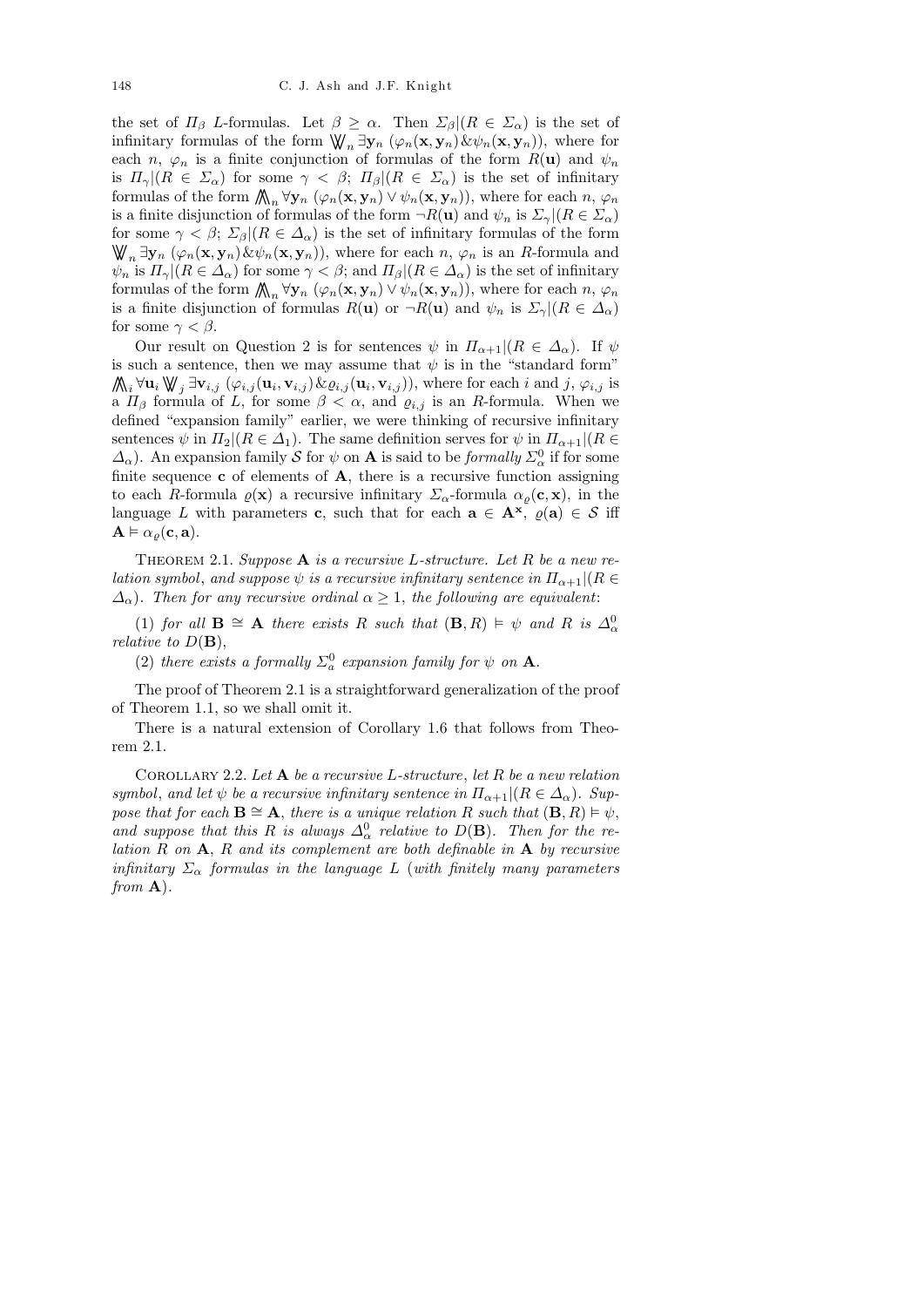We turn to Question 3. Our result is for the case where  $\psi$  is a recursive infinitary sentence in  $\Pi_2 | (R \in \Sigma_1)$ . The sentence  $\psi$  from Example 4 can be taken to be of this form. If  $\rho$  is an R-formula, or an R-sentence, let  $\varrho^+$  denote the positive part. If  $\varrho$  has no positive conjuncts, then  $\varrho^+ = \top$ . Note that every positive  $R$ -formula is consistent, and every  $R$ -sentence on a structure **A** is consistent with the sentences true in **A**. Let  $\psi$  be a recursive infinitary sentence in  $\Pi_2|(R \in \Sigma_1)$ . We may assume that  $\psi$  has the form  $\bigwedge_i \forall \mathbf{u}_i \bigvee_j \exists \mathbf{v}_{i,j} (\varphi_{i,j}(\mathbf{u}_i, \mathbf{v}_{i,j}) \& \varrho_{i,j}(\mathbf{u}_i, \mathbf{v}_{i,j}))$ , where for each i and j,  $\varphi_{i,j}$  is an open L-formula and  $\varrho_{i,j}$  is an R-formula such that for any conjunct of the form  $\neg R(\mathbf{x}), \mathbf{x} \subseteq \mathbf{u}_i$ .

A positive expansion family for  $\psi$  on **A** is a family S of positive Rsentences for A such that

 $(1)$   $S \neq \emptyset$ ,

(2) for each  $\sigma \in \mathcal{S}$ ,  $i \in \omega$ , and  $\mathbf{c} \in \mathbf{A}^{\mathbf{u}_i}$ , there exist  $j \in \omega$ ,  $d \in \mathbf{A}^{\mathbf{v}_{i,j}}$ , and  $\tau$  a consistent R-sentence for **A** such that  $\tau^+ \in \mathcal{S}$ ,  $\tau^+ \vdash \sigma$ ,  $\tau \vdash \varrho_{i,j}(\mathbf{c}, \mathbf{d})$ , and  $\mathbf{A} \models \varphi_{i,j}(\mathbf{c}, \mathbf{d}).$ 

A positive expansion family for  $\psi$  on **A** is said to be *formally*  $\Sigma_1^0$  if for some finite sequence  $\bf{c}$  of elements of  $\bf{A}$ , there is a recursive function assigning to each positive R-formula  $\sigma(\mathbf{x})$  a recursive infinitary  $\Sigma_1$  formula  $\alpha_{\sigma}(\mathbf{c}, \mathbf{x})$ , in the language L augmented by parameters c, such that for each  $\mathbf{a} \in \mathbf{A}^{\mathbf{x}}, \sigma(\mathbf{a}) \in \mathcal{S} \text{ iff } \mathbf{A} \models \alpha_{\sigma}(\mathbf{c}, \mathbf{a}).$ 

Here is the result on Question 3.

THEOREM 2.3. For  $A$  a recursive L-structure,  $R$  a new relation symbol, and  $\psi$  a recursive infinitary sentence in  $\Pi_2 | (R \in \Sigma_1)$ , the following are equivalent:

(1) for all  $\mathbf{B} \cong \mathbf{A}$  there exists R such that  $(\mathbf{B}, R) \models \psi$  and R is r.e. in  $D(\mathbf{B})$ ,

(2) there exists a formally  $\Sigma_1^0$  positive expansion family for  $\psi$  on **A**.

P r o o f. The proof that  $(2)$  implies  $(1)$  has the same pattern as in Theorem 1.1.

LEMMA 2.4. Let S be a positive expansion family for  $\psi$  on A, and suppose that S is r.e. in  $D(A)$ . Then there exists R r.e. in  $D(A)$  such that  $(A, R) \models \psi.$ 

P r o o f. Fix a recursive enumeration  $(i_k, c_k)_{k \in \omega}$  of the pairs  $(i, c)$  such that  $\mathbf{c} \in \mathbf{A}^{\mathbf{u}_i}$ .

CLAIM. There is a procedure recursive in  $D(A)$  for choosing a sequence  $(\sigma_n)_{n\in\omega}$  of elements of S such that

(1)  $\sigma_{n+1} \vdash \sigma_n$ ,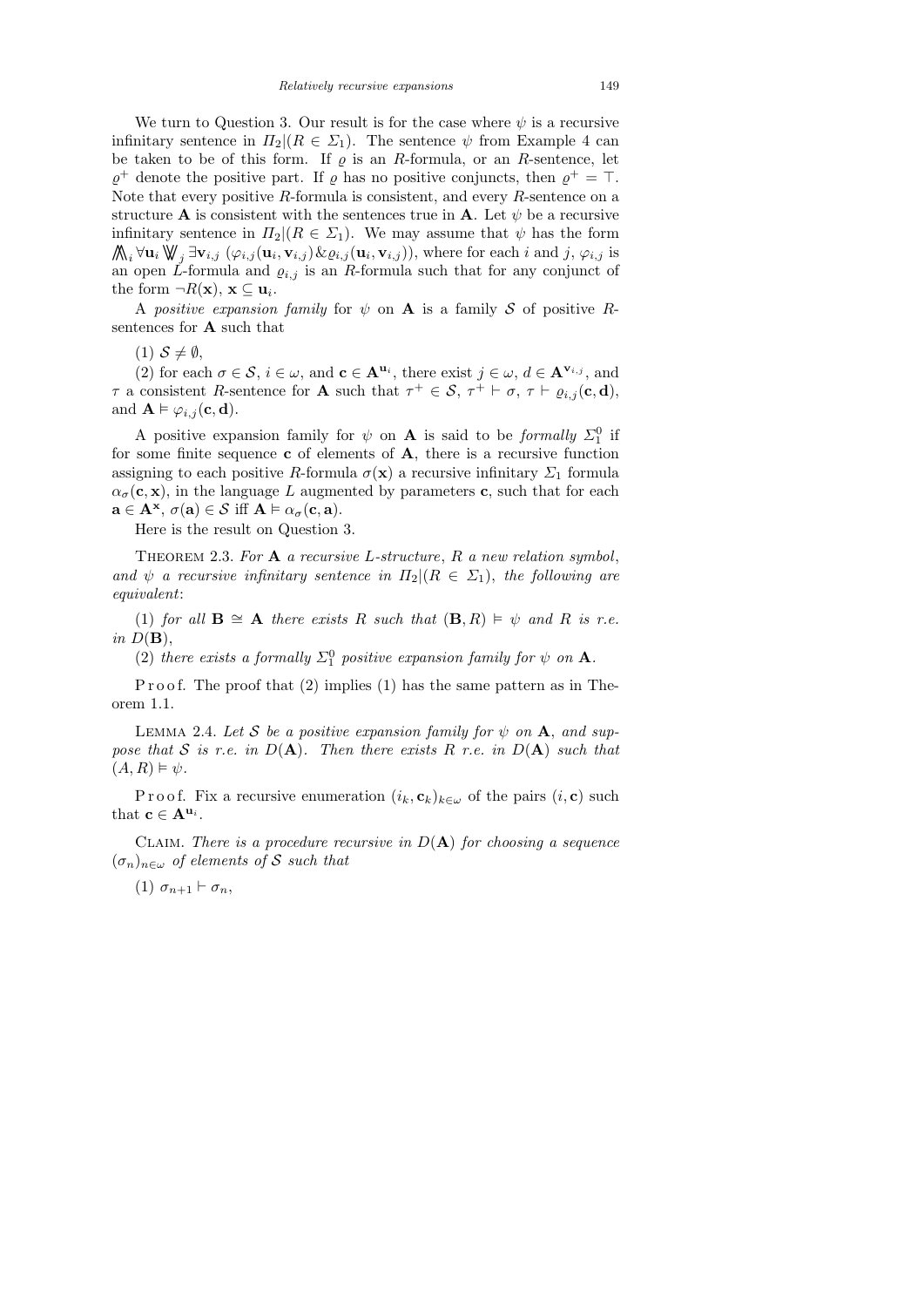(2) for each n, there is a consistent R-sentence  $\sigma$  for **A** such that  $\sigma^+$  =  $\sigma_{n+1}$  and for each  $k < n+1$ , there exist j and **d** such that  $\sigma \vdash \varrho_{i_k,j}(\mathbf{c}_k, \mathbf{d})$ and  $\mathbf{A} \models \varphi_{i_k,j}(\mathbf{c}_k, \mathbf{d}).$ 

Proof of Claim. Let  $\sigma_0$  be the first element of S that appears in an enumeration. Given  $\sigma_n$ , we search for  $\sigma_{n+1}$  with properties (1) and (2). The search will succeed provided there is some  $\sigma \in \mathcal{S}$  with these properties. We first take  $\sigma' \in \mathcal{S}$  such that  $\sigma' \vdash \sigma_n$  and the set  $\{a : \sigma' \vdash R(a) \& \exists k < n+1\}$  $\mathbf{a} \subseteq \mathbf{c}_k$  is maximal. For each  $k < n+1$ , there is a consistent R-sentence  $\tau_k$  on **A** such that  $\tau_k \vdash \sigma', \tau_k^+ \in \mathcal{S}$ , and for some j and **d**, we have  $\mathbf{A} \vDash \varphi_{i_k,j}(\mathbf{c}_k, \mathbf{d})$ and  $\tau_k \vdash \varrho_{i_k,j}(\mathbf{c}_k, \mathbf{d})$ . We may assume that the negative conjuncts in any  $\tau_k$ all appear in  $\sigma'$ , and we may choose  $\tau_{k+1}^+$  to imply  $\tau_k^+$ , which means that  $\tau_{k+1} \vdash \tau_k$ . Then  $\sigma = \tau_n^+$  has the desired properties, so we have the claim.

To complete the proof of Lemma 2.4, let  $R = \{a : a \text{ is an } r\text{-tuple from}\}$ **A** and  $\sigma_n \vdash R(\mathbf{a})$  for some n}. Clearly, R is r.e. in  $D(\mathbf{A})$ , and  $(\mathbf{A}, R) \models \psi$ .

The analogue of Lemma 1.3 for positive expansion families is clearly true, and this combines with Lemma 2.4 to give half of Theorem 2.3—the fact that (2) implies (1). To show that (1) implies (2), we again use forcing. Recall the sentences  $\varphi_e^D(k) \downarrow$  from our forcing language. In terms of these, we get, for each  $e \in \omega$  and each R-sentence  $\sigma$  on **B**, a sentence with the meaning  $(\mathbf{B}, W_e^{D(\mathbf{B})}) \models \sigma$ . We now let  $\sigma^e$  denote the sentence with this meaning, forgetting entirely the old use of the notation. We have  $(\mathbf{B}, W_e^{D(\mathbf{B})}) \models \sigma$ iff  $(\mathbf{A}, g) \models \sigma^e$ . In general,  $\sigma^e$  will be a recursive infinitary  $\Pi_2$  sentence with infinitely many constants. If  $\sigma$  is positive, then  $\sigma^e$  will be a recursive infinitary  $\Sigma_1$  sentence, still with infinitely many constants. Given a positive R-formula  $\rho(\mathbf{x})$  and a sequence **b** of distinct elements from **B**, we can find a recursive infinitary  $\Sigma_1$  formula  $\varrho_{\mathbf{b}}^e(\mathbf{x})$ , in the language L, with no extra constants, such that for all forcing conditions  $p$  with domain  $\mathbf{b}$ , if  $p$  takes  $\mathbf{b}$ to **a**, then  $p \Vdash \varrho(\mathbf{b})^e$  iff  $\mathbf{A} \vDash \varrho_{\mathbf{b}}^e(\mathbf{a})$ .

We construct a generic copy  $\bf{B}$  of  $\bf{A}$ . If (1) holds, then there is some  $e$ such that  $(\mathbf{B}, W_e^{D(\mathbf{B})}) \models \psi$ , and some forcing condition p forces the following sentences:

(a)  $\mathcal{N}_{\sigma}(\sigma^e \vee (\neg \sigma)^e)$ , where the disjunction here is taken over all Rsentences  $\sigma$  for **B**,

(b)  $\bigwedge_{i \in \omega, \mathbf{c} \in \mathbf{B}^{\mathbf{u}_i}} \mathbb{W}_{j \in \omega, \mathbf{d} \in \mathbf{B}^{\mathbf{v}_{i,j}}}(\varphi_{i,j}(f(\mathbf{c}), f(\mathbf{d})) \& \varrho_{i,j}(\mathbf{c}, \mathbf{d})^e).$ 

Let  $S_p$  be the family of positive R-sentences  $\varrho(\mathbf{a})$  for **A** with the following feature: for some  $q \supseteq p$  and some **b**, we have  $q(\mathbf{b}) = \mathbf{a}$  and  $q \Vdash \varrho(\mathbf{b})^e$ . The following lemma will complete the proof of Theorem 2.3.

LEMMA 2.5. The set  $\mathcal{S}_p$  is a formally  $\Sigma^0_1$  positive expansion family for  $\psi$ on A.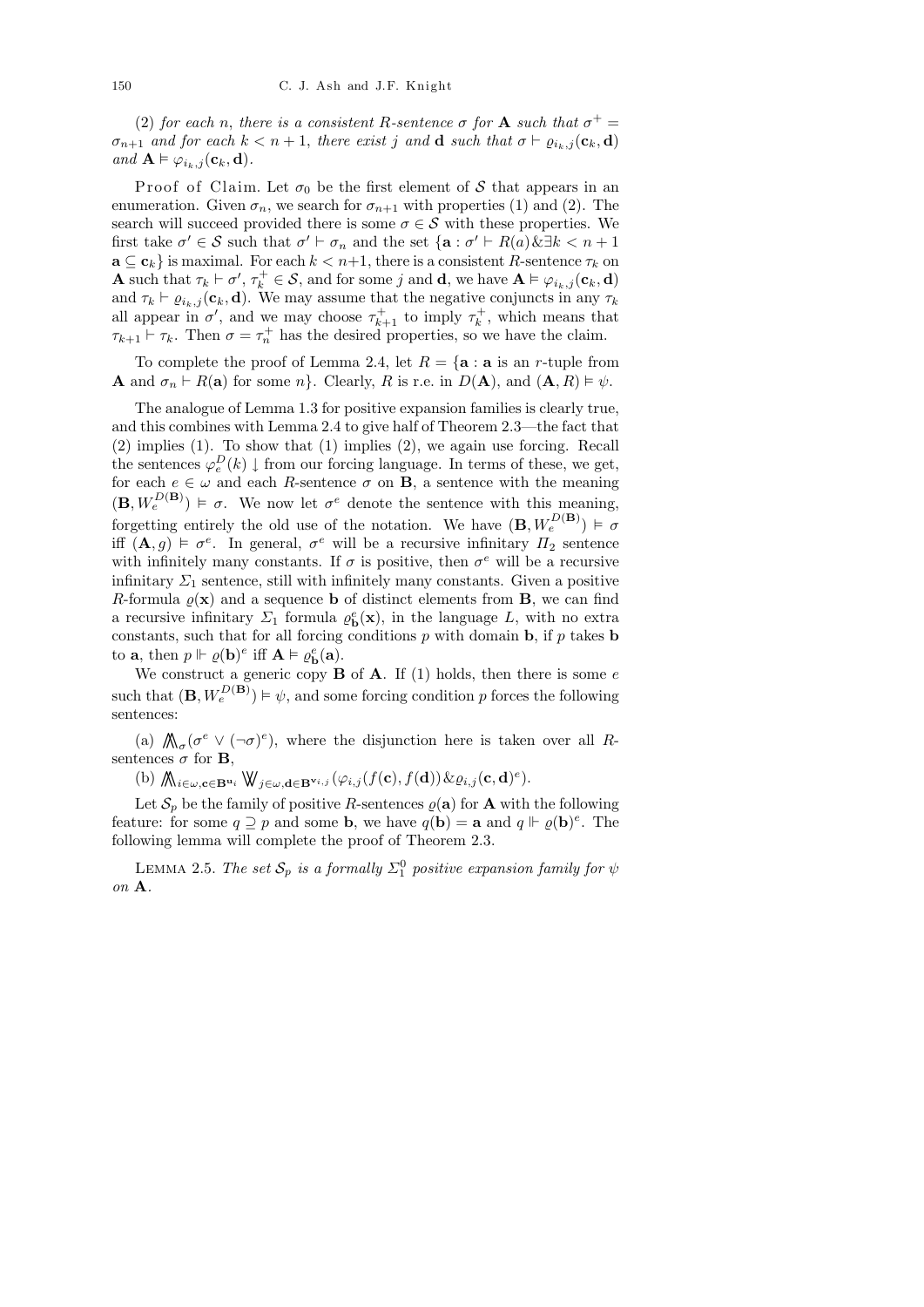P r o o f. Clearly,  $\top \in \mathcal{S}_p$ , so  $\mathcal{S}_p \neq \emptyset$ . It must be shown that for each  $\sigma \in \mathcal{S}_p$ ,  $i \in \omega$ , and  $\mathbf{c} \in \mathbf{A}^{\mathbf{u}_i}$ , there exist  $j \in \omega$ ,  $\mathbf{d} \in \mathbf{A}^{\mathbf{v}_{i,j}}$ , and  $\tau$  a consistent R-sentence on **A** such that  $\tau^+ \in \mathcal{S}_p$ ,  $\tau^+ \vdash \sigma$ ,  $\tau \vdash \varrho_{i,j}(\mathbf{c}, \mathbf{d})$ , and  $\mathbf{A} \models \varphi_{i,j}(\mathbf{c}, \mathbf{d})$ . Suppose  $\sigma$  arises from  $p' \supseteq p$ . There exist  $q \supseteq p'$ ,  $\mathbf{c}' \in \mathbf{B}^{\mathbf{u}_i}$ ,  $j \in \omega$ ,  $\mathbf{d} \in \mathbf{A}^{\mathbf{v}_{i,j}}$ , and  $\mathbf{d}' \in \mathbf{B}^{\mathbf{v}_{i,j}}$  such that  $q(\mathbf{c}') = \mathbf{c}$ ,  $q(\mathbf{d}') = \mathbf{d}$ , and  $q \Vdash \varphi_{i,j}(f(\mathbf{c}'), f(\mathbf{d}')) \& ( \varrho_{i,j}(\mathbf{c}', \mathbf{d}'))^e$ . Let  $\tau$  be the result of adding to  $\sigma$  all of the conjuncts in  $\varrho_{i,j}(\mathbf{c}, \mathbf{d})$ . This  $\tau$  has the feature we want. Therefore,  $\mathcal{S}_p$ is a positive expansion family for  $\psi$  on **A**.

It must be shown that  $S_p$  is formally  $\Sigma_1^0$  on **A**. Suppose that p maps  $\mathbf{b}_0$ to  $\mathbf{a}_0$ . For any positive R-formula  $\varrho(\mathbf{x})$  and any  $\mathbf{a} \in \mathbf{A}^{\mathbf{x}}$ , we have  $\varrho(\mathbf{a}) \in \mathcal{S}_p$ iff there exist **b**, and possibly further elements **b**<sub>1</sub> and **a**<sub>1</sub>, and  $q \supseteq p$ , such that q takes  $\mathbf{b}_0 \wedge \mathbf{b} \wedge \mathbf{b}_1$  to  $\mathbf{a}_0 \wedge \mathbf{a} \wedge \mathbf{a}_1$ , and  $q \Vdash \varrho(\mathbf{b})^e$ . For a particular **b** and **b**<sub>1</sub>, we have the recursive infinitary  $\Sigma_1$  formula  $\varrho_{\mathbf{b}_0 \wedge \mathbf{b} \wedge \mathbf{b}_1}^e(\mathbf{y}, \mathbf{x}, \mathbf{z})$ , in the language L, such that if q maps  $\mathbf{b}_0 \wedge \mathbf{b} \wedge \mathbf{b}_1$  to  $\mathbf{a}_0 \wedge \mathbf{a} \wedge \mathbf{a}_1$ , then  $q \Vdash \varrho(\mathbf{b})^e$  iff  $\mathbf{A} \models \sigma_{\mathbf{b}_0 \wedge \mathbf{b} \wedge \mathbf{b}_1}^e(\mathbf{a}_0, \mathbf{a}, \mathbf{a}')$ . There is an effective procedure for determining, given  $\varrho$  and  $e$ , an index for a recursive infinitary  $\Sigma_1$  formula  $\alpha_{\varrho}(\mathbf{y}, \mathbf{x})$  which is logically equivalent to the disjunction of the formulas  $\exists z \; \varrho_{\mathbf{b}_0 \wedge \mathbf{b} \wedge \mathbf{b}'}(\mathbf{y}, \mathbf{x}, \mathbf{z})$ . The formula  $\alpha_{\varrho}(\mathbf{a}_0, \mathbf{x})$  is the one that we assign to  $\varrho(\mathbf{x})$ . This completes the proof.

QUESTION 4. For  $\alpha$  a recursive ordinal, when is it the case that for every  $\mathbf{B} \cong \mathbf{A}$ , there is a relation R such that  $(\mathbf{B}, R) \models \psi$  and R is  $\Sigma_{\alpha}$  relative to  $D(\mathbf{B})$ ?

If  $\psi$  is  $\Pi_1$ , this question is not interesting for  $\alpha > 1$ . It is easy to see that if  $D(\mathbf{A})$  is consistent with  $\psi$ , where  $\psi$  is a recursive infinitary  $\Pi_1$ sentence, then there exists  $R \leq_T D(\mathbf{A})'$  such that  $(\mathbf{A}, R) \models \psi$ . Our result on Question 4 is for  $\psi$  in  $\Pi_{\alpha+1}|(R \in \Sigma_{\alpha})$ . The definition of "positive expansion" family" is the same as for  $\psi$  in  $\Pi_2|(R \in \Sigma_1)$ . A positive expansion family for  $\psi$  is *formally*  $\Sigma^0_\alpha$  if for some finite sequence **c** of elements of **A**, there is a recursive function assigning to each positive R-formula  $\sigma(\mathbf{x})$  a recursive infinitary  $\Sigma_{\alpha}$  formula  $\alpha_{\sigma}(\mathbf{c}, \mathbf{x})$ , in the language L augmented by parameters c, such that for each  $\mathbf{a} \in \mathbf{A}^{\mathbf{x}}, \sigma(\mathbf{a}) \in \mathcal{S}$  iff  $\mathbf{A} \models \alpha_{\sigma}(\mathbf{c}, \mathbf{a})$ . The result below generalizes Theorem 2.3. We omit the proof, as it involves no new ideas.

THEOREM 2.6. For  $A$  a recursive L-structure,  $R$  a new relation symbol, and  $\psi$  a recursive infinitary sentence in  $\Pi_{\alpha+1}|(R \in \Sigma_{\alpha})$ , the following are equivalent:

(1) for all  $\mathbf{B} \cong \mathbf{A}$ , there exists R such that  $(\mathbf{B}, R) \models \psi$  and R is  $\Sigma_{\alpha}$ relative to  $D(\mathbf{B}),$ 

(2) there exists a formally  $\Sigma^0_\alpha$  positive expansion family for  $\psi$  on **A**.

§ 3. Some applications. Theorem 1.1 has an application involving paths through trees. Let  $T \subseteq \omega^{\langle \omega \rangle}$  be a tree, with level n consisting of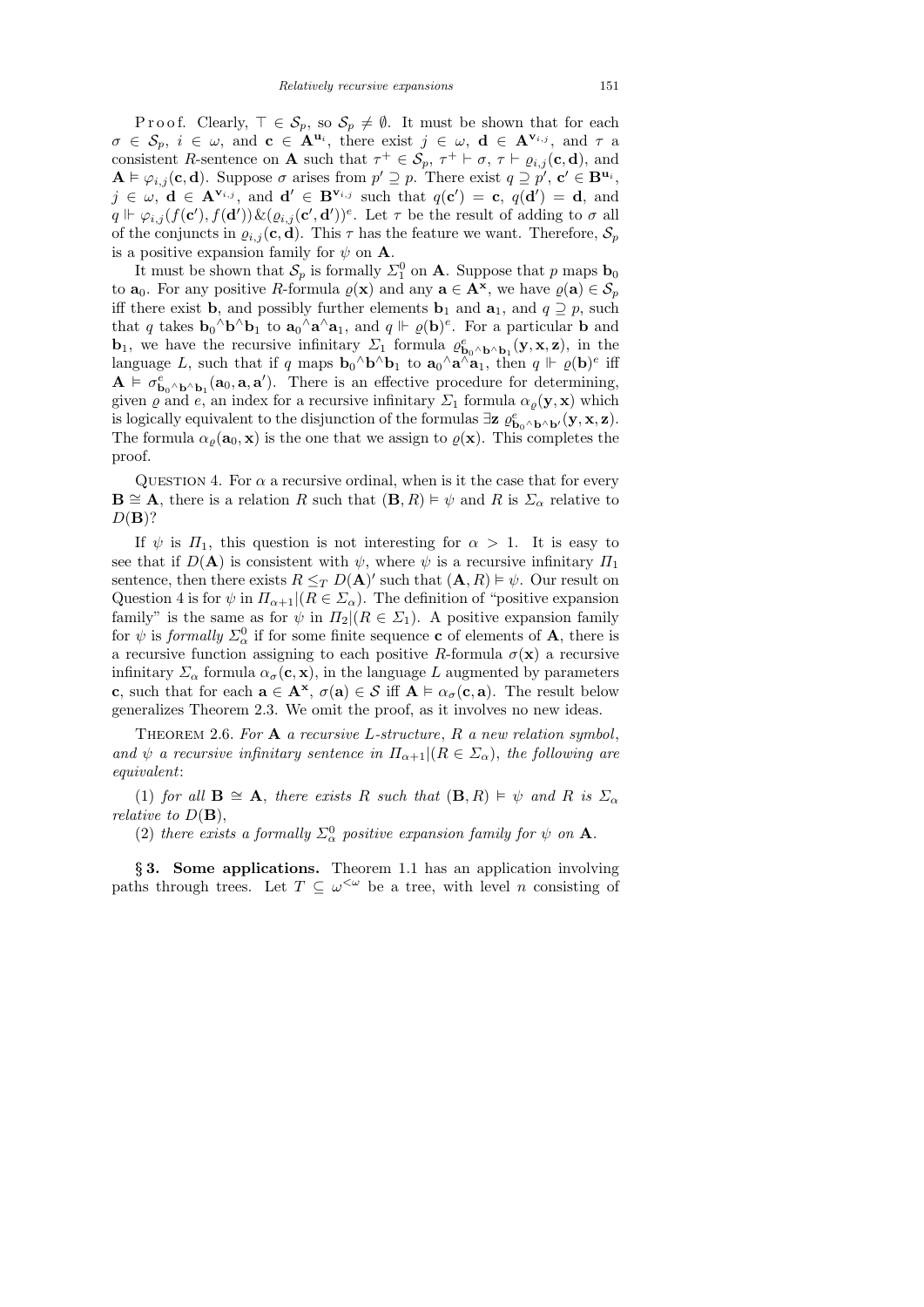functions having domain n. (If  $\sigma \in T$  and  $m < \text{dom}(\sigma)$ , then  $\sigma | m \in T$ .) Let S be the successor relation on T (for  $\sigma, \tau \in T, (\sigma, \tau) \in S$  iff  $\tau = \sigma^{\wedge} n$ for some n). Let  $\psi$  say of a new unary relation symbol R that it is a path (i.e., an infinite branch) through T. We can take  $\psi$  to be a finitary  $\Pi_2$ sentence logically equivalent to the conjunction of the following:

$$
(1) \ \forall x \forall y \ [(S(x, y) \& R(y)) \rightarrow R(x)],
$$

$$
(2) \ \forall x \forall y \forall z \ [(S(x, y) \& S(x, z) \& R(y) \& R(z)) \rightarrow y = z],
$$

(3)  $\forall x [R(x) \rightarrow \exists z (R(z) \& S(x, z))]$ .

COROLLARY 3.1. If  $\mathbf{A} \cong (T, S)$  is a recursive tree, as above, then the following are equivalent:

(1) for each  $\mathbf{B} \cong \mathbf{A}$ , there is a path R such that  $R \leq_T D(\mathbf{B})$ ,

(2) there is a non-empty subtree  $T_1$  of T (with level n consisting of functions having domain n, as above) such that  $T_1$  is definable in **A** by a recursive infinitary  $\Sigma_1$  formula  $\varphi(\mathbf{c}, \mathbf{x})$  and every node in  $T_1$  extends to a path in  $T_1$ .

P r o o f. It is obvious that (2) implies (1). We must show that (1) implies (2). If (1) holds, then by Theorem 1.1, there is a formally  $\Sigma_1^0$  expansion family S for  $\psi$  on A. We have fixed parameters c and a recursive function assigning to each R-formula  $\varrho(\mathbf{x})$  a recursive infinitary  $\Sigma_1$  formula  $\alpha_{\varrho}(\mathbf{c}, \mathbf{x})$ such that  $\varrho(\mathbf{a}) \in \mathcal{S}$  iff  $\mathbf{A} \models \alpha_{\varrho}(\mathbf{c}, \mathbf{a})$ . Let C be the set of R-formulas  $\varrho(\mathbf{y}, x)$ such that  $\varrho(\mathbf{y}, x) \vdash R(x)$ . Let  $\varphi(\mathbf{c}, x)$  be a recursive infinitary  $\Sigma_1$  formula logically equivalent to  $\bigvee_{\varrho \in C} \exists y \alpha_{\varrho}(\mathbf{c}, y, x)$ . This formula defines the desired subtree.

The form of the sentence  $\psi$  above is such that we could apply Theorem 2.3 as well as Theorem 1.1. In general, if we apply Theorems 1.1 and 2.3 to the same sentence, we expect different results. However, for these paths through trees, being relatively r.e. is equivalent to being relatively recursive.

Corollary 3.1 can be extended as follows, using Theorem 2.1. The proof is the obvious modification of the proof of Corollary 3.1.

COROLLARY 3.2. If  $\mathbf{A} \cong (T, S)$  is a recursive tree as above, and  $\alpha \geq 1$ is a recursive ordinal, then the following are equivalent:

(1) for each  $\mathbf{B} \cong \mathbf{A}$ , there is a path R that is  $\Delta_{\alpha}^0$  relative to  $D(\mathbf{B})$ ,

(2) there is a subtree  $T_1$  of T, definable in  $A$  by a recursive infinitary  $\Sigma_{\alpha}$  formula  $\varphi(\mathbf{c},x)$ , such that every node in  $T_1$  extends to a path in  $T_1$ .

Theorem 2.3 has an application involving homogeneous subsets of a graph. Let  $A = (\omega, G)$  be a non-directed graph. There is a recursive infinitary sentence  $\psi$  saying of a new unary relation symbol R that it is an infinite homogeneous set. We can take  $\psi$  to be a sentence in  $\Pi_2 | (R \in \Sigma_1)$ , logically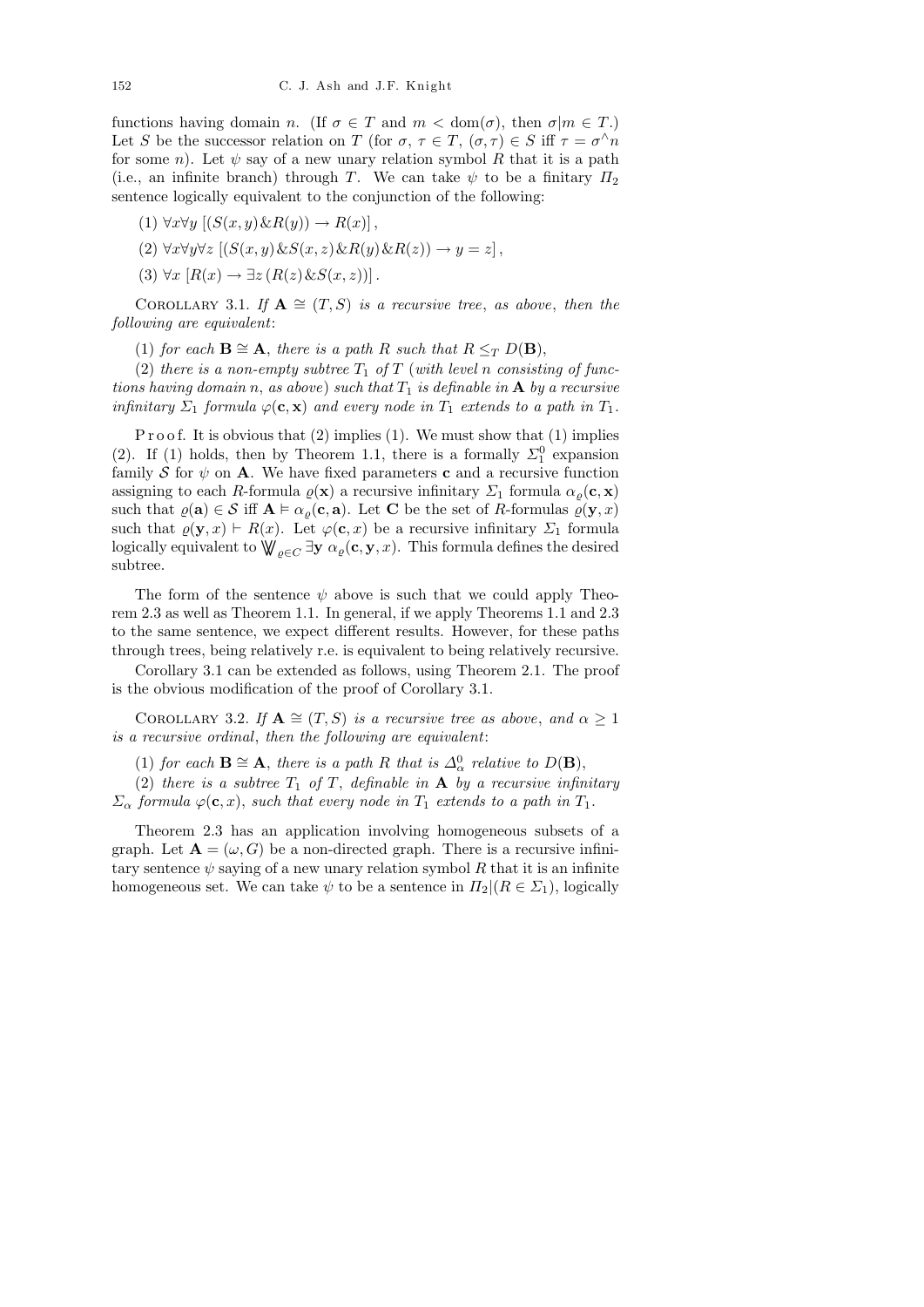equivalent to the conjunction of the following family of sentences  $\psi_n$ .

$$
\psi_0 = \forall x \forall y \forall u \forall v \left[ (x \neq y \& u \neq v \& R(x) \& R(y) \& R(u) \& R(v) \right] \rightarrow (G(x, y) \leftrightarrow G(u, v)) \right],
$$

and for  $n \geq 1$ ,

$$
\psi_n = \forall x_1 \dots \forall x_n \exists y \left[ \bigvee_{1 \leq i < j \leq n} x_i = x_j \vee \left( \bigwedge_{1 \leq i \leq n} x_i \neq y \& R(y) \right) \right].
$$

COROLLARY 3.3. If  $\mathbf{A} = (\omega, G)$  is a recursive non-directed graph, then the following are equivalent:

(1) for all  $\mathbf{B} \cong \mathbf{A}$ , there is an infinite homogeneous set R such that R is r.e. in  $D(\mathbf{B}),$ 

(2) there is a recursive sequence of recursive infinitary  $\Sigma_1$  formulas  $\delta_n(\mathbf{a}, x_1, \ldots, x_n)$ , in the language of **A**, such that

- (a) if  $(a_n)_{n \in \omega}$  is a sequence such that  $A \models \delta_n(a, a_1, \ldots, a_n)$  for all n, then  $\{a_n : n \in \omega\}$  is an infinite homogeneous set,
- (b) there is  $a_1$  such that  $\mathbf{A} \models \varphi_1(\mathbf{a}, x_1)$ , and if  $\mathbf{A} \models \delta_n(\mathbf{a}, a_1, \dots, a_n)$ , then there exists  $a_{n+1}$  such that  $A \models \delta_{n+1}(\mathbf{a}, a_1, \ldots, a_n)$ .

Proof. Clearly,  $(2)$  implies  $(1)$  and  $(1)$  implies  $(3)$ . To show that  $(1)$ implies (2), note that if (1) holds, then by Theorem 2.3, there is a formally  $\Sigma_1^0$  positive expansion family S for  $\psi$  on A. We have a recursive function assigning to each positive R-formula  $\varrho(\mathbf{x})$  a recursive infinitary  $\Sigma_1$  formula  $\alpha_{\varrho}(\mathbf{a}, \mathbf{x})$  such that  $\varrho(\mathbf{b}) \in \mathcal{S}$  iff  $\mathbf{A} \models \alpha_{\varrho}(\mathbf{a}, \mathbf{b})$ . For each  $n \geq 1$ , let  $C_n$  be the set of positive R-formulas  $\varrho(\mathbf{u}, x_1, \ldots, x_n)$  such that  $\varrho(\mathbf{u}, x_1, \ldots, x_n)$  $R(x_1)\&\ldots \&R(x_n)$ , and let  $d_n(x_1,\ldots,x_n) = \bigwedge_{1 \leq i < j \leq n} x_i \neq x_j$ . Let  $\delta_n(\mathbf{c}, x_1, \ldots, x_n)$  be a recursive infinitary  $\Sigma_1$  formula equivalent to the formula  $d_n(x_1,\ldots,x_n)$  &  $\bigvee_{\varrho\in C_n}\exists$ **u**  $\alpha_{\varrho}(\mathbf{a},\mathbf{u},x_1,\ldots,x_n)$ . From the definition of "positive expansion family", and an examination of the meaning of the sentences  $\psi_n$ , it is clear that (b) holds. The proof of (a) reduces to the following claim:

CLAIM. If 
$$
\mathbf{A} \models \delta_n(\mathbf{a}, a_1, \dots, a_n)
$$
, then  $\{a_1, \dots, a_n\}$  is homogeneous.

Proof of Claim. We can put the sentence  $\psi_0$  in the form ∃u  $\mathbb{W}_{k}(\varphi_{k}\&\sigma_{k}),$  where  $\mathbf{u}=(x,y,u,v)$ , the disjunction is finite, and for each k,  $\varphi_k$  is an open formula in the language of graphs,  $\sigma_k$  is an R-formula, and one of the following holds:

- (a)  $\varphi_k \vdash x = y \lor u = v$ ,
- (b)  $\sigma_k \vdash \neg R(x) \vee \neg R(y) \vee \neg R(u) \vee \neg R(v)$ ,
- (c)  $\varphi_k \vdash G(\mathbf{x}, y) \leftrightarrow G(u, v).$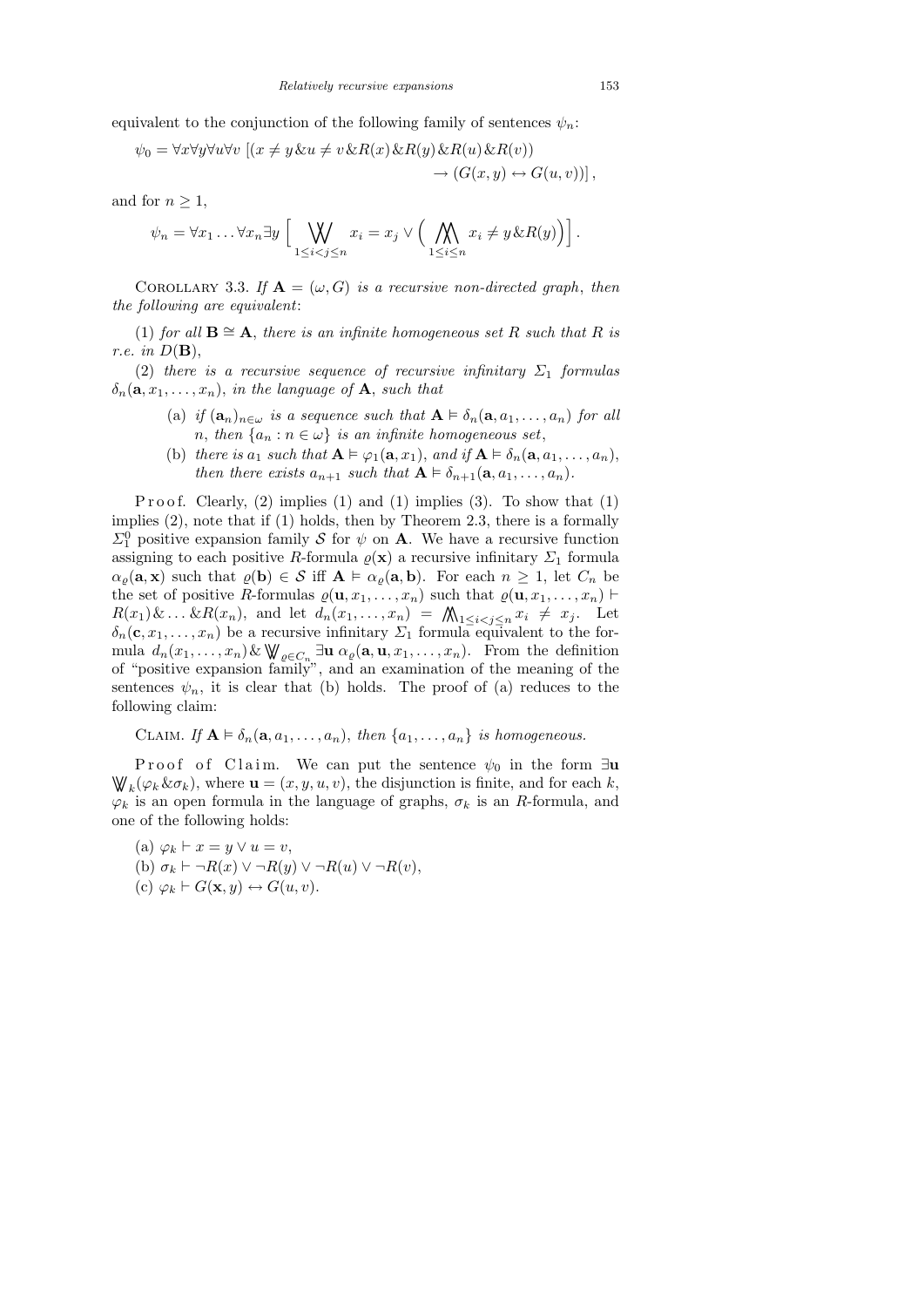The elements  $a_1, \ldots, a_n$  are distinct, and  $\mathbf{A} \models \alpha_{\varrho}(\mathbf{a}, \mathbf{d}, a_1, \ldots, a_n)$  for some **d** in **A** and some  $\varrho \in C_n$ . Let  $\mathbf{c} = (a_1, a_2, a_i, a_j)$ , where  $1 \leq i < j$  $j \leq n$ . There exist k and a consistent R-sentence  $\tau$  for **A** such that  $\tau \vdash$  $\varrho(\mathbf{d}, a_1, \dots, a_n), \tau^+ \in \mathcal{S}$ , and for some k, we have  $\tau \vdash \sigma_k(\mathbf{c})$  and  $\mathbf{A} \models \varphi_k(\mathbf{c})$ . For this  $k$ , (a) and (b) are impossible. Therefore, (c) must hold, and so  $\mathbf{A} \models G(a_1, a_2) \leftrightarrow G(a_i, a_j)$ . This proves the claim.

 $\mathbb R$  e m a r k. Suppose  $\mathbb A$  is a recursive non-directed graph such that for each  $\mathbf{B} \cong \mathbf{A}$ , there is an infinite homogeneous set R such that R is r.e. in  $D(\mathbf{B})$ . Then the homogeneous set can be taken to be always of the same color; that is, either

(1) for all  $\mathbf{B} \cong \mathbf{A}$ , there is an infinite set R r.e. in  $D(\mathbf{B})$  with all pairs (of distinct elements) in  $G$ , or else

(2) for all  $\mathbf{B} \cong \mathbf{A}$ , there is an infinite set R r.e. in  $D(\mathbf{B})$  with no pairs in G.

The first author prefers to use Theorem 2.3 to prove this, while the second author prefers to use Corollary 3.3. Both proofs are easy, so we give neither.

There is another application of Theorem 2.3, involving linear orderings. Let L be the language of linear orderings, and let  $\psi$  say of a new unary relation symbol  $R$  that it is non-empty and has no first element. A linear ordering A has an infinite descending sequence of elements iff A can be expanded to a model of  $\psi$ .

COROLLARY 3.4. Let  $A$  be a recursive linear ordering. Then the following are equivalent:

(1) for each  $\mathbf{B} \cong \mathbf{A}$ , there exists a descending sequence of elements  $(b_n)_{n \in \omega}$  recursive in  $D(\mathbf{B}),$ 

(2) for each  $\mathbf{B} \cong \mathbf{A}$ , there is a set R r.e. in  $D(\mathbf{B})$  such that  $(\mathbf{B}, R) \models \psi$ ,

(3) there is a recursive infinitary  $\Sigma_1$  formula  $\varphi(\mathbf{c},x)$  defining a nonempty subset of A with no first element.

Proof. It is easy to see that  $(3)$  implies  $(1)$  and  $(1)$  implies  $(2)$ . If (2) holds, then by Theorem 2.6, there is a formally  $\Sigma_1^0$  positive expansion family S for  $\psi$  on A. We have a recursive function assigning to each positive R-formula  $\varrho(\mathbf{x})$  a recursive infinitary  $\Sigma_1$  formula  $\alpha_{\rho}(\mathbf{c},x)$  such that  $\rho(\mathbf{a}) \in \mathcal{S}$  iff  $\mathbf{A} \models \alpha_o(\mathbf{c}, \mathbf{a})$ . Let  $\varphi(\mathbf{c}, x)$  be a recursive infinitary  $\Sigma_1$  formula logically equivalent to the disjunction of the formulas  $\exists u \alpha_{\rho}(\mathbf{c}, \mathbf{x}, u)$ , where  $\vdash \varrho(\mathbf{x}, \mathbf{u}) \rightarrow R(\mathbf{x})$ . This formula clearly defines a non-empty subset of A with no first element.

§ 4. Conclusion. In the cases where  $\psi$  is more complicated than  $\Pi_2$ , it does not seem possible to extract from our forcing construction necessary